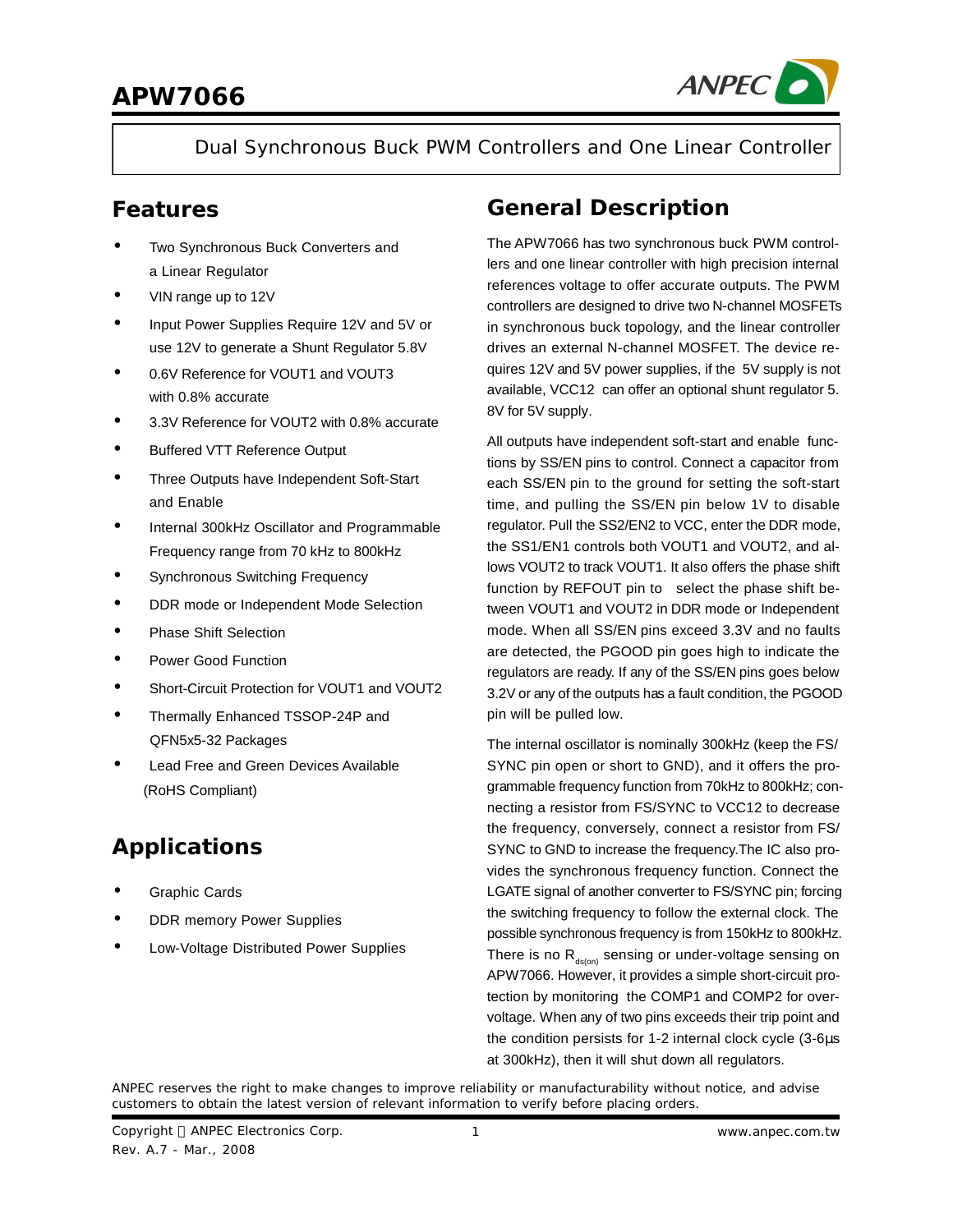

### **Pin Description**



### **Ordering and Marking Information**



Note: ANPEC lead-free products contain molding compounds/die attach materials and 100% matte tin plate termination finish; which are fully compliant with RoHS. ANPEC lead-free products meet or exceed the lead-free requirements of IPC/JEDEC J**-**STD-020C for MSL classification at lead-free peak reflow temperature. ANPEC defines "Green" to mean lead-free (RoHS compliant) and halogen free (Br or Cl does not exceed 900ppm by weight in homogeneous material and total of Br and Cl does not exceed 1500ppm by weight).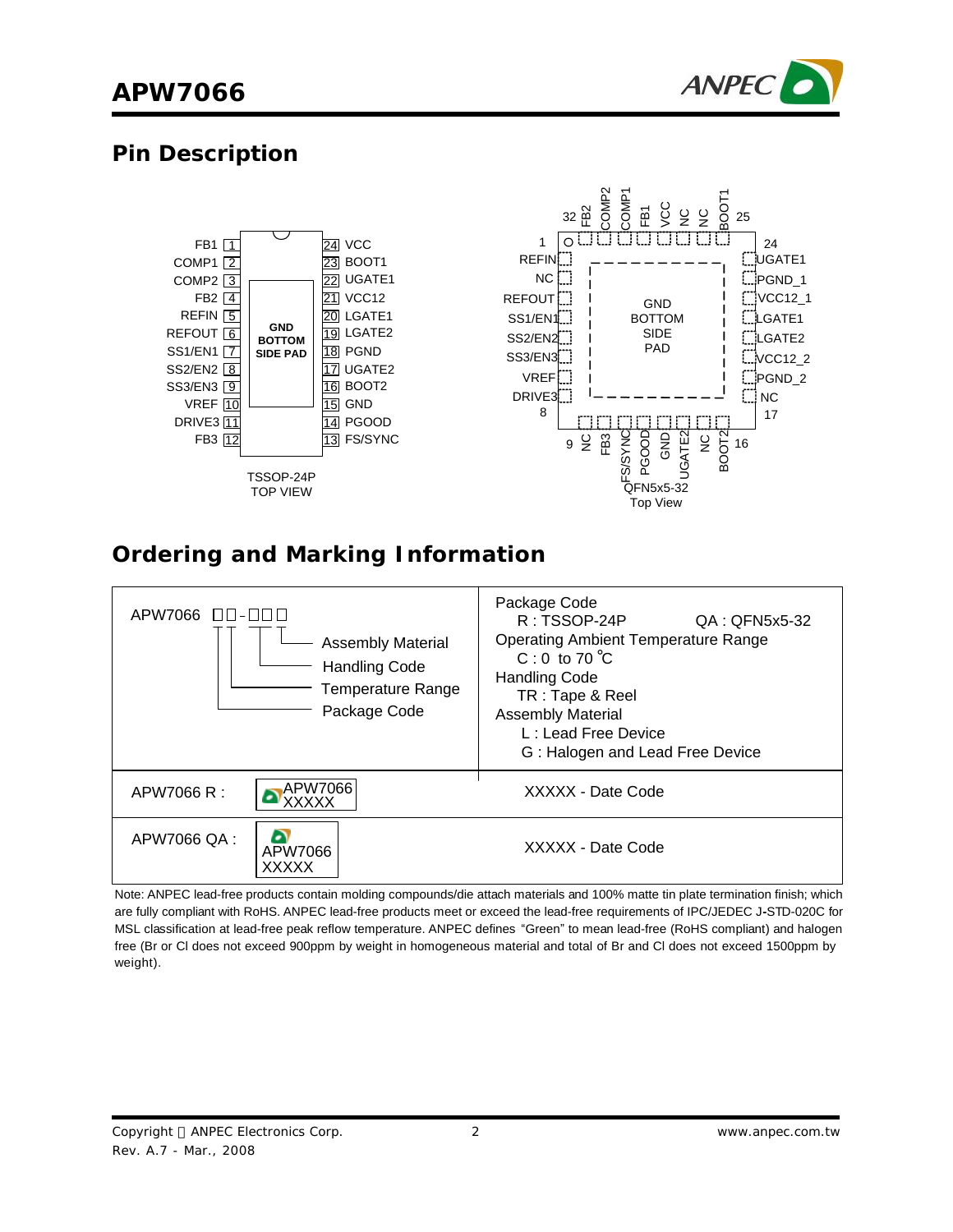

# **Block Diagram**

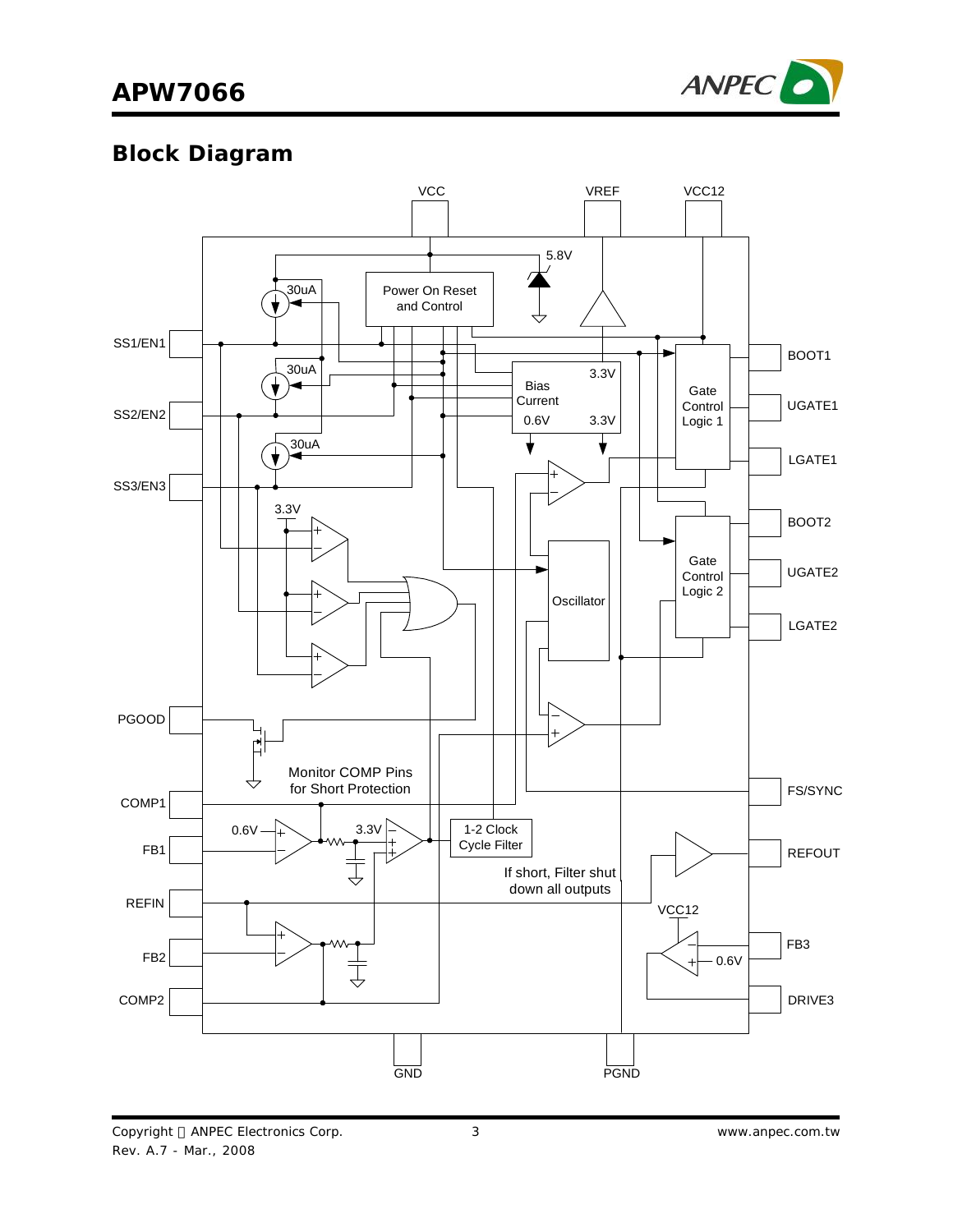

### **Absolute Maximum Ratings**

| Symbol                       | <b>Parameter</b>                    | Rating           | <b>Unit</b>     |
|------------------------------|-------------------------------------|------------------|-----------------|
| VCC <sub>12</sub>            | VCC12 to GND                        | $-0.3$ to 15     | V               |
| VCC, separate supply         | VCC, separate supply                | $-0.3$ to 5.5    | V               |
| VCC, shunt regulator         | VCC, shunt regulator to GND         | $-0.3$ to 6      | V               |
| UGATE1, UGATE2, BOOT1, BOOT2 | UGATE1, UGATE2, BOOT1, BOOT2 to GND | $-0.3$ to 30     | V               |
| LGATE1, LGATE2, DRIVE3       | LGATE1, LGATE2, DRIVE3 to GND       | $-0.3$ to 15     | V               |
| <b>FS/SYNC</b>               | FS/SYNC to GND                      | $-0.3$ to 15     | V               |
| REFIN, REFOUT, PGOOD, VREF   | REFIN, REFOUT, PGOOD, VREF to GND   | $-0.3$ to VCC    | V               |
| FB1, COMP1, FB2, COMP2, FB3  | FB1, COMP1, FB2, COMP2, FB3 to GND  | $-0.3$ to VCC    | V               |
| SS1/EN1, SS2/EN2, SS3/EN3    | SS1/EN, SS2/EN2, SS3/EN3 to GND     | $-0.3$ to VCC    | V               |
| <b>PGND</b>                  | PGND to GND                         | $-0.3$ to $+0.3$ | V               |
| $\mathsf{T}_\mathsf{A}$      | <b>Operating Temperature Range</b>  | 0 to $+70$       | $\rm ^{\circ}C$ |
| T,                           | Maximum Junction Temperature        | +150             | $\rm ^{\circ}C$ |
| ${\sf T}_{\text{STG}}$       | Storage Temperature Range           | $-65$ to $+150$  | $\rm ^{\circ}C$ |
| ${\sf T}_{\sf SDR}$          | Lead Temperature (Soldering, 10sec) | 260              | $\rm ^{\circ}C$ |

### **Thermal Characteristics**

| Symbol         | <b>Parameter</b>                         | Package   | Value | Unit               |
|----------------|------------------------------------------|-----------|-------|--------------------|
| $R_{\theta$ JA | Thermal Resistance – Junction to Ambient | TSSOP-24P | 39    |                    |
|                |                                          | QFN5x5-32 | 30    |                    |
| $R_{\theta$ JC | Thermal Resistance – Junction to Case    | TSSOP-24P |       | $\rm ^{\circ}$ C/W |
|                |                                          | QFN5x5-32 |       |                    |

### **Electrical Characteristics**

Operating Conditions:  $V_{CC} = 5V$ ,  $V_{CC12} = 12V$ ,  $T_A = 0$  to 70°C, Unless Otherwise Specified.

| <b>Parameter</b>                      | <b>Test Conditions</b>                                           | Min. | Typ. | Max. | <b>Units</b> |  |
|---------------------------------------|------------------------------------------------------------------|------|------|------|--------------|--|
| <b>INPUT SUPPLY POWER</b>             |                                                                  |      |      |      |              |  |
| Input Supply Current                  | VCC; outputs disabled                                            |      | 4    |      | mA           |  |
| (Quiescent)                           | VCC12; outputs disabled                                          |      | 6    |      | mA           |  |
| Input Supply Current (Dynamic)        | $VCC12$ ; UGATEs, LGATEs CL = 1nF,<br>300KHz                     |      | 50   |      | mA           |  |
|                                       | VCC; UGATEs, LGATEs CL = 1nF,<br>300KHz                          |      | 7    |      | mA           |  |
| <b>Shunt Regulator Output Voltage</b> | 20mA current; ~Equivalent to 300 $\Omega$<br>resistor VCC to 12V | 5.6  | 5.8  | 6.0  |              |  |
| <b>Shunt Regulator Current</b>        | 300Ω resistor VCC to 12V                                         |      | 20   | 60   | mA           |  |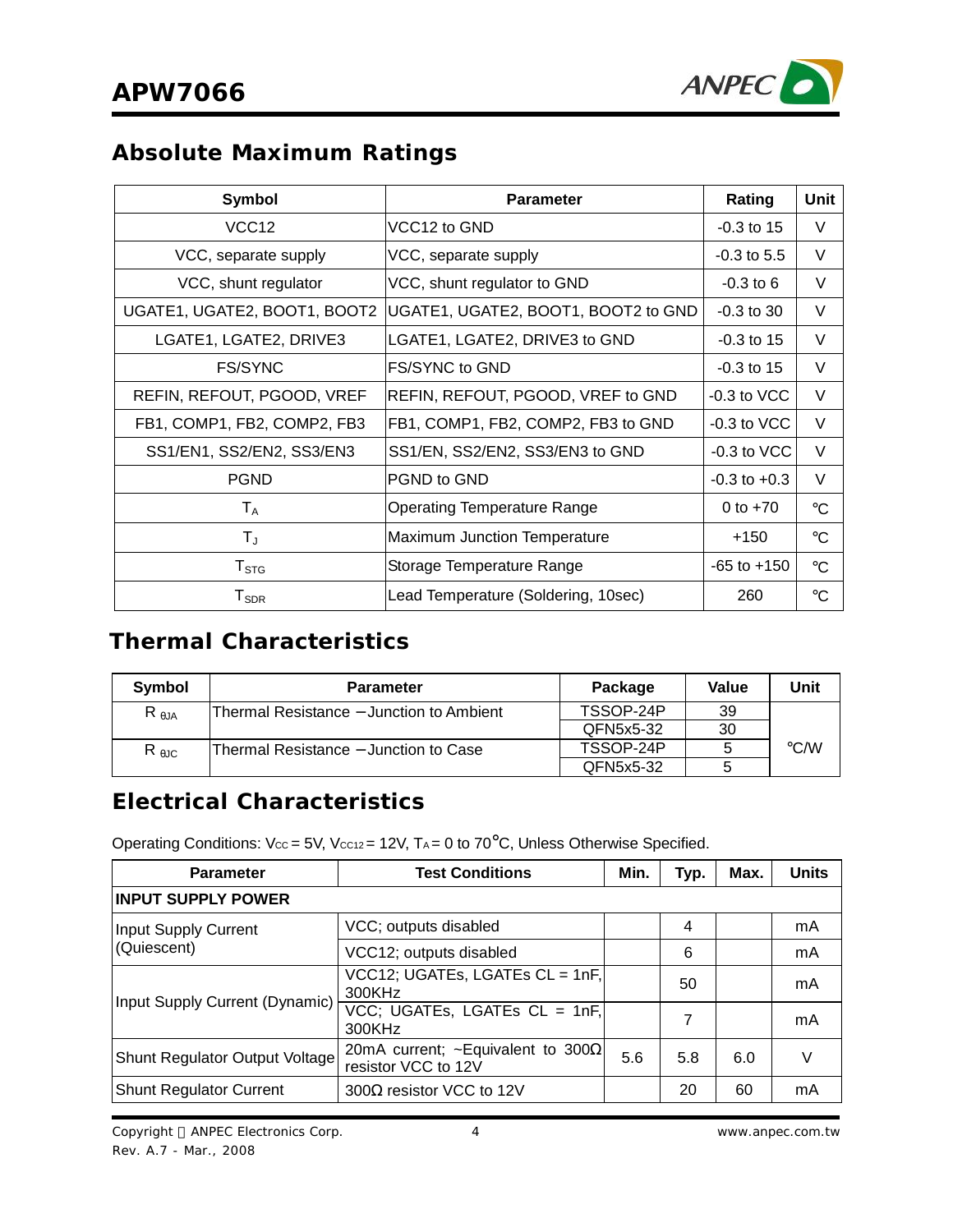

### **Electrical Characteristics (Cont.)**

Operating Conditions:  $V_{CC} = 5V$ ,  $V_{CC12} = 12V$ ,  $T_A = 0$  to  $70^{\circ}$ C, unless Otherwise Specified.

|                                              |                                                                                                                         |             | <b>APW7066</b> |      |                        |  |
|----------------------------------------------|-------------------------------------------------------------------------------------------------------------------------|-------------|----------------|------|------------------------|--|
| <b>Parameter</b>                             | <b>Test Conditions</b>                                                                                                  | Min.        | Typ.           | Max. | <b>Units</b>           |  |
| <b>INPUT SUPPLY POWER</b>                    |                                                                                                                         |             |                |      |                        |  |
|                                              | <b>VCC Rising</b>                                                                                                       | 4.15        | 4.23           | 4.4  | V                      |  |
| Power-On Reset Threshold                     | <b>VCC Falling</b>                                                                                                      | 3.9         | 4.0            | 4.15 | $\vee$                 |  |
|                                              | VCC12 Rising                                                                                                            | 7.55        | 7.8            | 8    | $\vee$                 |  |
|                                              | VCC12 Falling                                                                                                           | 7.1         | 7.3            | 7.55 | V                      |  |
| <b>SYSTEM ACCURACY</b>                       |                                                                                                                         |             |                |      |                        |  |
| Outputs 1 and 3 Reference<br>Voltage         |                                                                                                                         |             | 0.6            |      | V                      |  |
| Output 2 Reference Voltage                   |                                                                                                                         |             | 3.3V           |      |                        |  |
| Outputs 1 and 2 System Accuracy              |                                                                                                                         | $-0.8$      |                | 0.8  | %                      |  |
| Output 3 System Accuracy                     |                                                                                                                         | $-0.8$      |                | 0.8  | %                      |  |
| <b>OSCILLATOR</b>                            |                                                                                                                         |             |                |      |                        |  |
| Accuracy                                     |                                                                                                                         | $-20$       |                | 20   | %                      |  |
| Frequency                                    | FS/SYNC pin open                                                                                                        | 240         | 300            | 360  | <b>KHz</b>             |  |
| <b>Adjustment Range</b>                      | FS/SYNC pin: resistor to GND;<br>resistor to VCC12                                                                      | 70          |                | 800  | <b>KHz</b>             |  |
| Sawtooth Amplitude                           |                                                                                                                         |             | 2.1            |      | $\vee$                 |  |
| Duty-Cycle Range                             |                                                                                                                         | $\mathbf 0$ |                | 85   | $\%$                   |  |
| <b>ERROR AMPLIFIER (OUT1 and OUT2)</b>       |                                                                                                                         |             |                |      |                        |  |
| Open-Loop Gain                               | $RL = 10k\Omega$ to ground                                                                                              |             | 85             |      | dB                     |  |
| Open-Loop Bandwidth                          | $CL = 100pF$ , $RL = 10k\Omega$ to ground                                                                               |             | 15             |      | <b>MHz</b>             |  |
| <b>Slew Rate</b>                             | $CL = 100pF$ , RL = 10k $\Omega$ to ground                                                                              |             | $\overline{4}$ |      | $V/\mu s$              |  |
| <b>EA Offset</b>                             | COMP1/2 to FB1/2; compare to<br>internal VREF/REFIN                                                                     |             | $\overline{2}$ |      | mV                     |  |
| Maximum Output Voltage                       | $RL = 10k\Omega$ to ground;<br>(may trip short-circuit)                                                                 |             | <b>VCC</b>     |      | V                      |  |
| <b>Output High Source Current</b>            | COMP1/2, VCOMP=2V                                                                                                       |             | $-50$          |      | mA                     |  |
| <b>Output Low Sink Current</b>               | COMP1/2, VCOMP=2V                                                                                                       |             | 45             |      | mA                     |  |
| <b>PROTECTION AND MONITOR</b>                |                                                                                                                         |             |                |      |                        |  |
| Under-Voltage Threshold<br>(COMP1 and COMP2) | Causes PGOOD to go low; if there<br>for a filter time, implies the COMP<br>pin(s) is out-of-range, and shuts<br>down IC |             | 3.3            |      | V                      |  |
| UV filter time                               | Based on internal oscillator clock<br>frequency (nominal $300k$ Hz = $3.3\mu$ s<br>clock period)                        | 1           |                | 2    | <b>Clock</b><br>pulses |  |
| PGOOD Low Voltage                            | $IPGOOD = 2mA$                                                                                                          |             | 0.1            | 0.3  | V                      |  |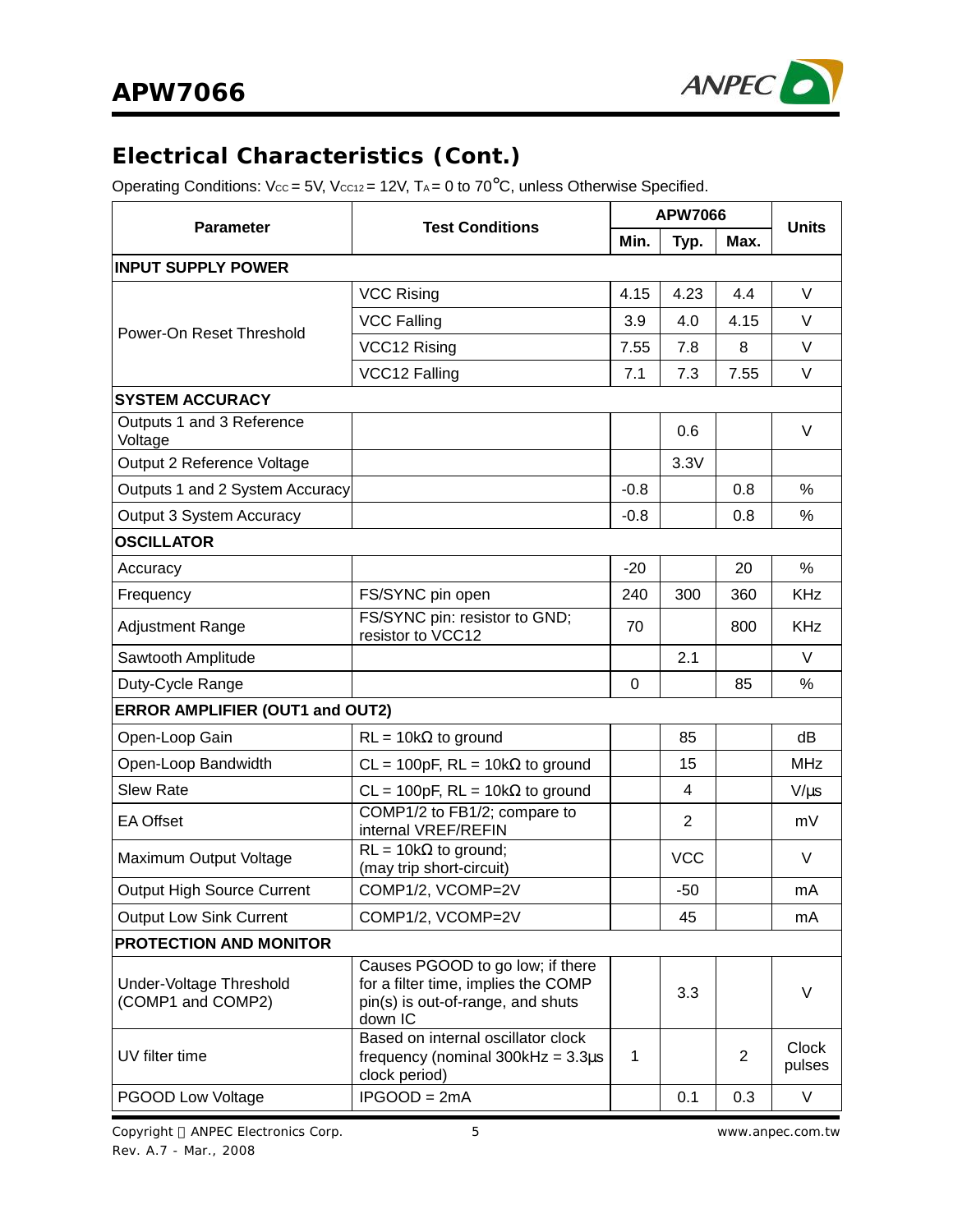

### **Electrical Characteristics (Cont.)**

Operating Conditions:  $V_{CC} = 5V$ ,  $V_{CC12} = 12V$ ,  $T_A = 0$  to  $70^{\circ}$ C, Unless Otherwise Specified.

|                                          |                                                   | <b>APW7066</b> |                |            | <b>Units</b> |  |
|------------------------------------------|---------------------------------------------------|----------------|----------------|------------|--------------|--|
| <b>Parameter</b>                         | <b>Test Conditions</b>                            | Min.           | Typ.           | Max.       |              |  |
| <b>LINEAR REGULATOR (OUT3)</b>           |                                                   |                |                |            |              |  |
| <b>EA Offset</b>                         | DRIVE3 to FB3; compare to internal<br><b>VREF</b> |                | $\overline{2}$ |            | mV           |  |
| DRIVE3 High Output Voltage               |                                                   |                | VCC12          |            |              |  |
| <b>DRIVE3 High Output Source Current</b> |                                                   |                | 1.5            |            | mA           |  |
| <b>DRIVE3 Low Output Sink Current</b>    |                                                   |                | 2.5            |            | mA           |  |
| <b>VREF</b>                              |                                                   |                |                |            |              |  |
| Output Voltage                           | 1.1µF max capacitance                             |                | 3.3            |            | V            |  |
| <b>Output Accuracy</b>                   |                                                   | $-0.8$         |                | $+0.8$     | $\%$         |  |
| <b>Source Current</b>                    |                                                   |                |                | 2.0        | mA           |  |
| <b>REFOUT (VTTREF)</b>                   |                                                   |                |                |            |              |  |
| <b>Output Voltage</b>                    | Determined by REFIN voltage                       | 0.6            |                | 3.3        | $\vee$       |  |
| Offset Voltage                           |                                                   | $-10$          |                | $+10$      | mV           |  |
| <b>Source Current</b>                    |                                                   | 0.2            |                | 20         | mA           |  |
| <b>Sink Current</b>                      |                                                   |                |                | 0.48       | mA           |  |
| <b>Output Capacitance</b>                |                                                   |                | 0.1            |            | μF           |  |
| Output High Voltage Minimum              | To select 0 degree phase; see Table 1             |                | 3.8            | <b>VCC</b> | V            |  |
| <b>ENABLE/SOFTSTART (SS/EN 1,2,3)</b>    |                                                   |                |                |            |              |  |
| Enable Threshold                         | <b>EN Rising</b>                                  |                | 1.05           |            | V            |  |
|                                          | <b>EN</b> falling                                 |                | 0.95           |            |              |  |
| <b>Soft-Start Current</b>                |                                                   |                | $-30$          |            | μA           |  |
| Soft-Start High Voltage                  | End of ramp                                       |                | 3.5            |            | V            |  |
| Output High Voltage                      | To select DDR mod; see Table 1                    |                | 3.8            | <b>VCC</b> | V            |  |
| <b>FS/SYNC PLL</b>                       |                                                   |                |                |            |              |  |
| Frequency range of Lock-in               |                                                   | 150            |                | 800        | <b>KHz</b>   |  |
| High Voltage                             | (from LG pin of another IC, for<br>example)       |                |                | 12         | V            |  |
| <b>GATE DRIVERS</b>                      |                                                   |                |                |            |              |  |
| <b>Output1 GATE Driver Source</b>        | UGATE1, LGATE1=3V, BOOT=12V                       |                | 1.8            |            | A            |  |
| <b>Output2 GATE Driver Source</b>        | UGATE2, LGATE2=3V, BOOT=12V                       |                | 1              |            | A            |  |
| Output1 GATE Driver Sink                 | UGATE1, LGATE1=3V, BOOT=12V                       |                | 2.5            |            | Ω            |  |
| Output2 GATE Driver Sink                 | UGATE2, UGATE2=3V, BOOT=12V                       |                | 4              |            | Ω            |  |
| Output Voltage                           | UGATE1, UGATE2                                    |                |                | 30         | V            |  |
| Output Voltage                           | LGATE1, LGATE2                                    |                | 12             |            | V            |  |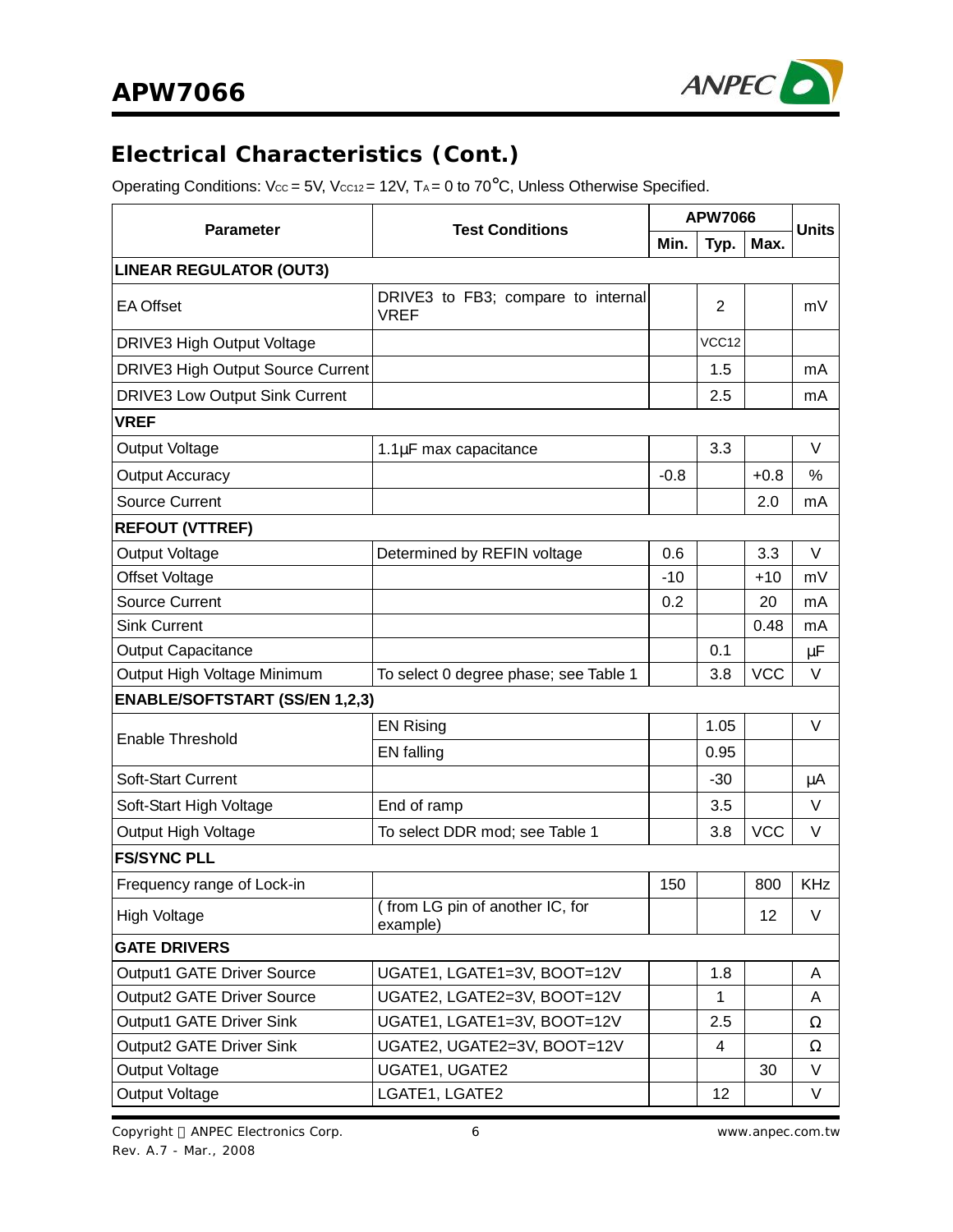

# **Typical Application Circuit**



APW7066

DDR MODE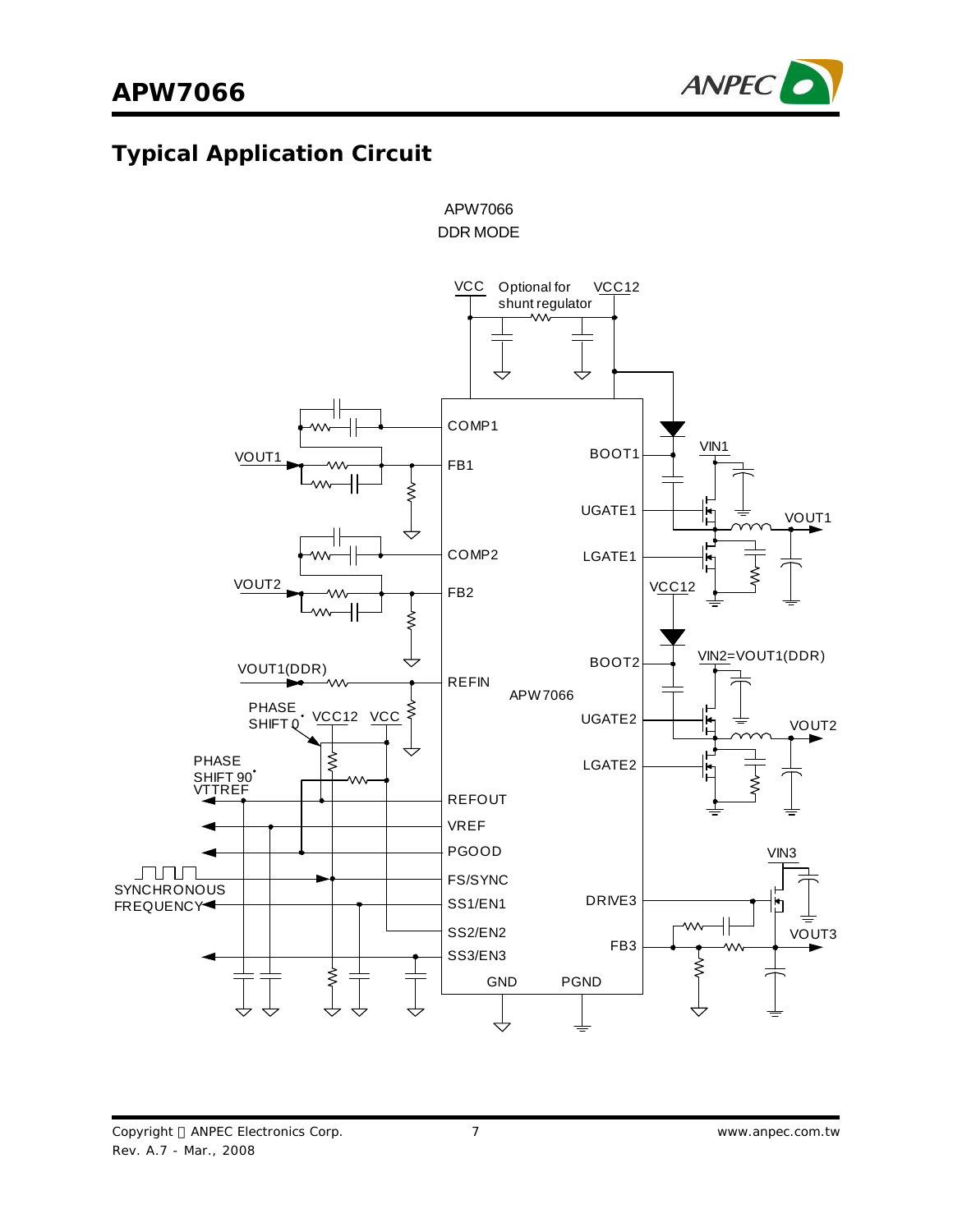

# **Typical Application Circuit (Cont.)**



APW7066 INDEPENDENT MODE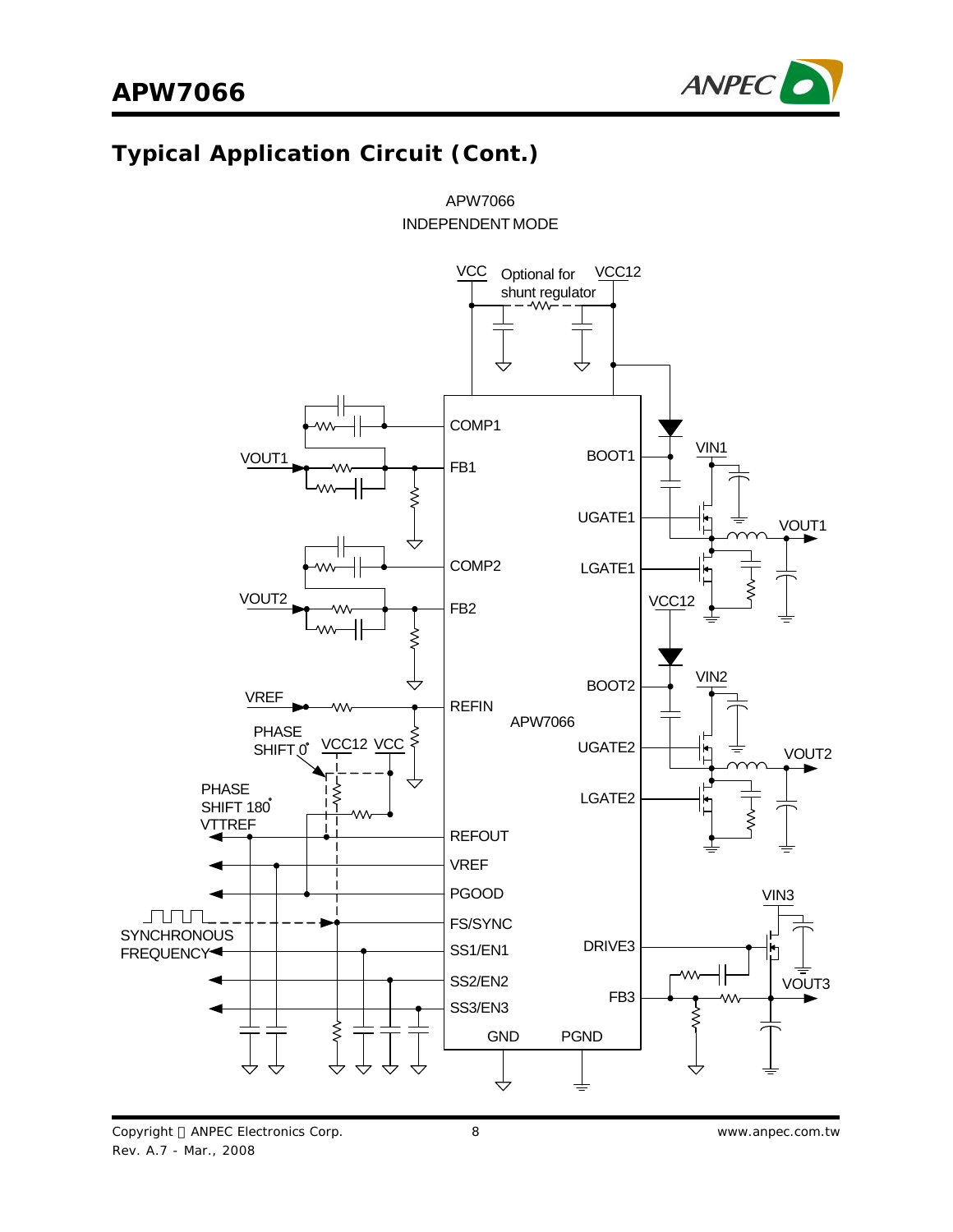

### **Function Pin Description**

#### **VCC**

Power supply input pin. Connect a nominal 5V power supply to this pin for the control circuit, or connect a resistor (nominally 300Ω) to VCC12 for a shunt regulator function (typical 5.8V). It is recommended that a decoupling capacitor (1 to 10uF) is connected to the GND for noise decoupling.

#### **GND**

This pin is the signal ground pin. The metal thermal pad under the package is the IC substrate; connects the GND pin and metal thermal pad together on the board, and ties to the good GND plane for electrical and thermal conduction.

#### **VCC12**

Power supply input pin. Connect a nominal 12V power supply to this pin for the gate driver. It is recommended that a decoupling capacitor (1 to 10uF) is connected to the GND for noise decoupling.

#### **PGND**

This pin is the power ground pin for the gate driver and linear driver circuit. It should be tied to the GND.

#### **FB1, FB2, FB3**

These pins are the inverting inputs of the error amplifiers of their respective regulators. They are used to set the output voltage and the compensation components.

#### **SS1/EN1, SS2/EN2, SS3/EN3**

These pins provide two functions. Connect a capacitor to the GND for setting the soft-start time. Use an open drain logic signal to pull the SS/EN pin low to disable the respective output, leave open to enable the respective output.

#### **COMP1, COMP2**

These pins are the outputs of error amplifiers of their respective regulators. They are used to set the compensation components.

#### **UGATE1,UGATE2**

These pins provide the gate driver for the upper MOSFETs of VOUT1 and VOUT2.

#### **LGATE1, LGATE2**

These pins provide the gate driver for the lower MOSFETs of VOUT1 and VOUT2.

#### **BOOT1, BOOT2**

These pins provide the bootstrap voltage to the gate driver for driving the upper MOSFETs. It can be connected to a power voltage directly, but the difference voltage between the BOOT and VIN must be high enough to drive the upper MOSFETs.

#### **REFIN**

This pin is the reference input voltage of error amplifier of the VOUT2. It also provides the voltage into a buffer, which is out on the REFOUT pin.

#### **REFOUT**

This pin provides a buffed voltage, which is from REFIN pin. In Independent mode, it can be used by other ICs. In DDR mode, it is from the VOUT1, and can be used as the VTT buffer.

This pin also uses to select the phase shift (see table1). When this pin pulls to VCC, the buffer is disabled and the REFOUT is not available for use. It is recommended that a 0.1uF capacitor is connected to the ground for stability.

#### **VREF**

This pin provides a 3.3V reference voltage, which can be used by the REFIN pin or other ICs as a voltage reference. It is recommended that a 1uF capacitor is connected to ground for stability.

#### **DRIVE3**

This pin drives the gate of an external N-channel MOSFET for linear regulator.

#### **PGOOD**

This pin is an open drain device; connect a pull up resistor to the VCC for PGOOD function.

#### **FS/SYNC**

This pin is used to adjust the switching frequency. Connecting a resistor from FS/SYNC pin to the ground increases the switching frequency. Conversely, connecting a resistor from this pin to the VCC12 reduces the switching frequency. In addition, this pin also provides synchronous frequency function.An external clock can be fed into this pin, and force the switching frequency to follow the external clock.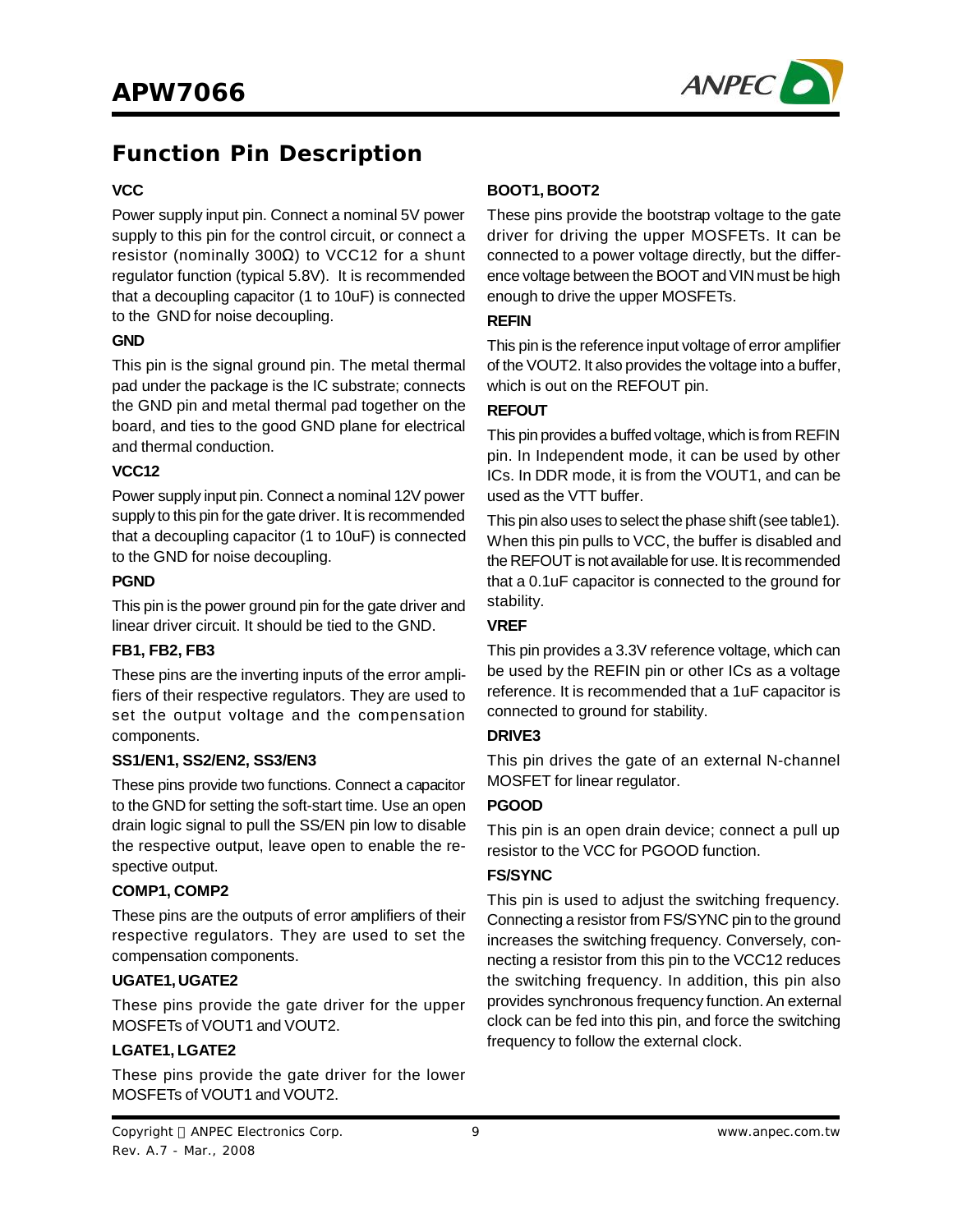

# **Typical Characteristics**







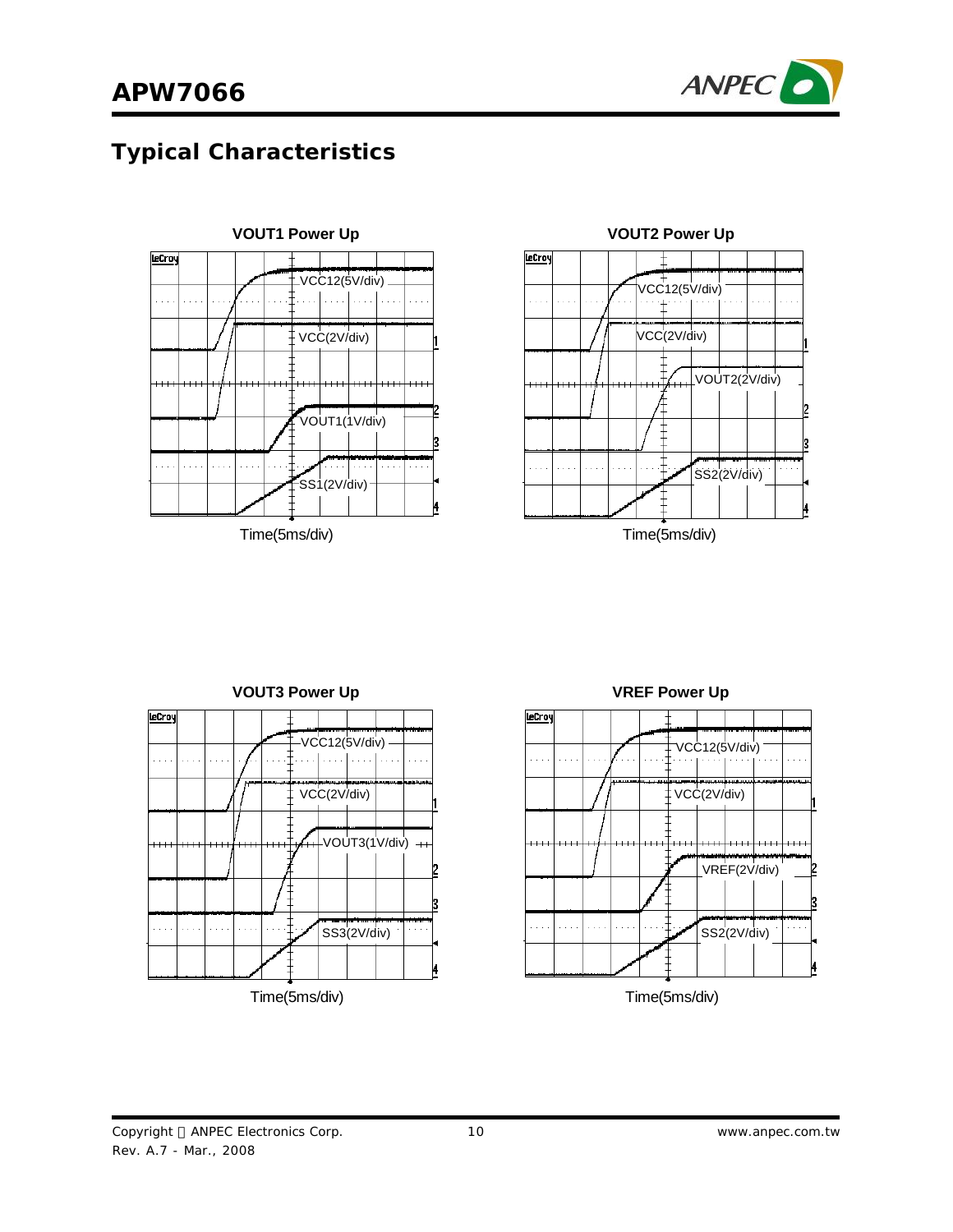







**Phase Shift 0 degrees**

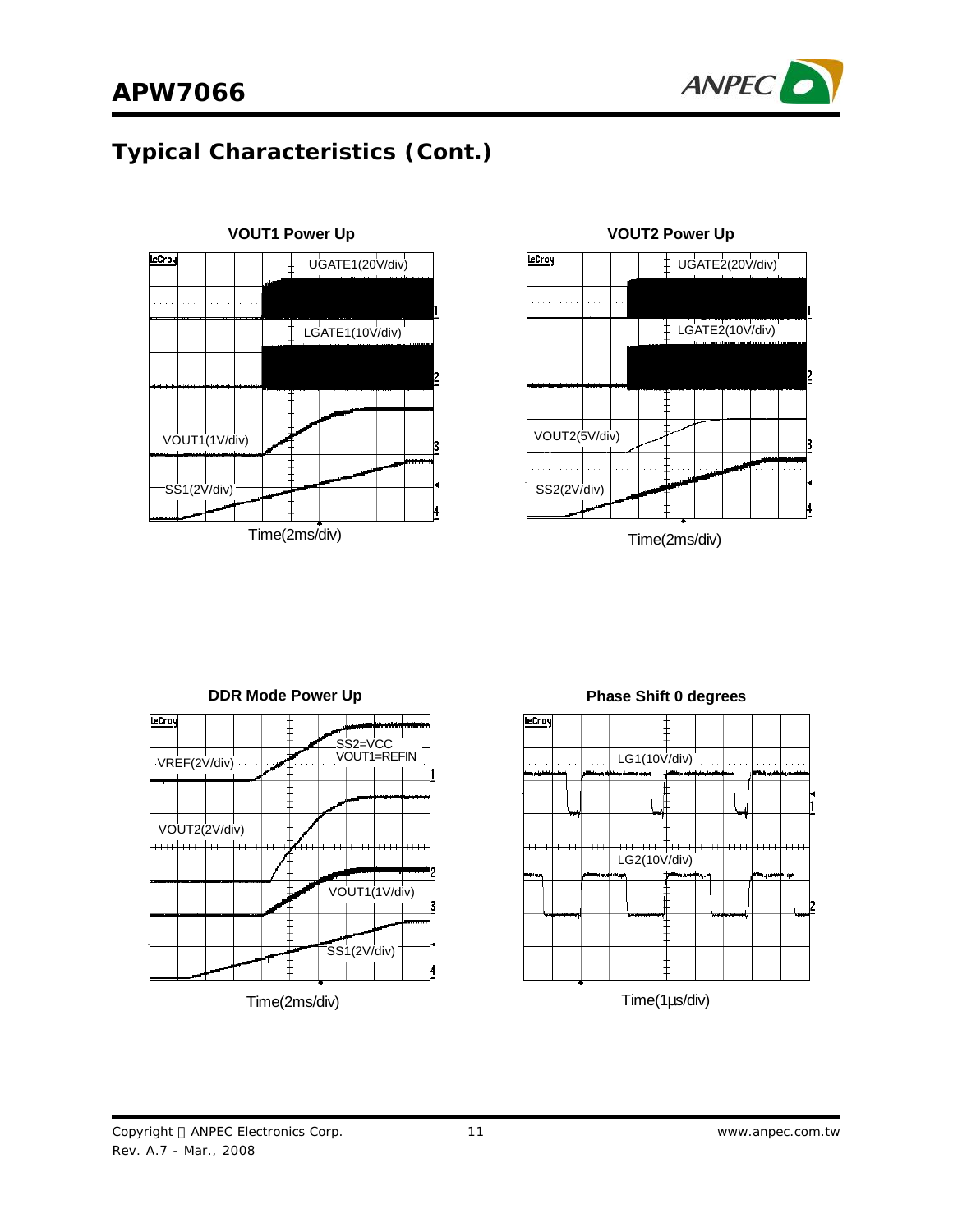





LeCroy SS1(2V/div) . . . SS2(2V/div) SS3(2V/div) 13  $\ddot{\phantom{a}}$  .  $\Box$ PGOOD(5V/div) Й



#### **PGOOD High PGOOD Low**



#### Time(5ms/div)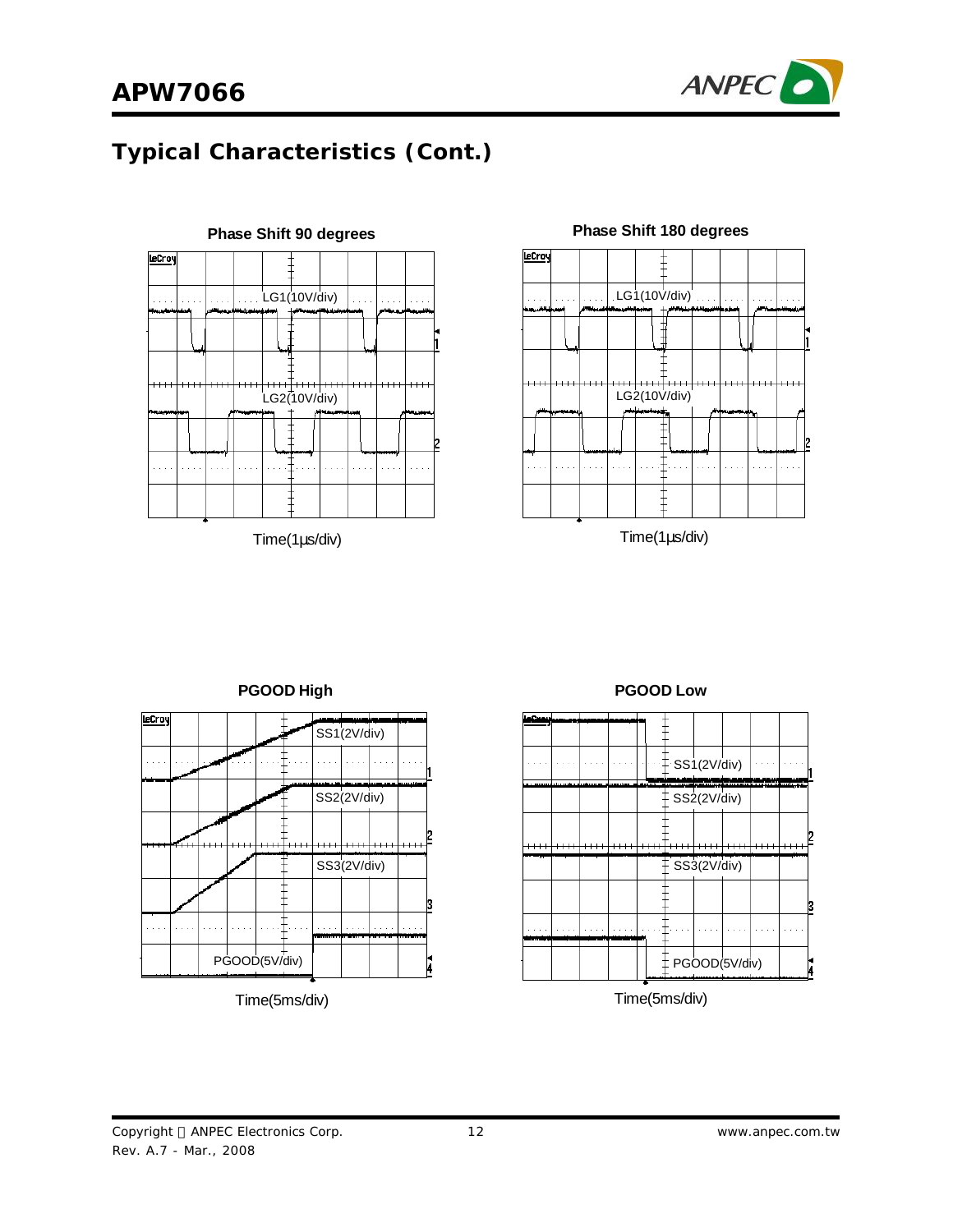

## **APW7066**

### **Typical Characteristics (Cont.)**



Time(5μs/div)



### **VOUT2 Short Circuit Protection VOUT1 Short Circuit Protection**

Time(5μs/div)





Time(20μs/div)

#### Copyright © ANPEC Electronics Corp. Rev. A.7 - Mar., 2008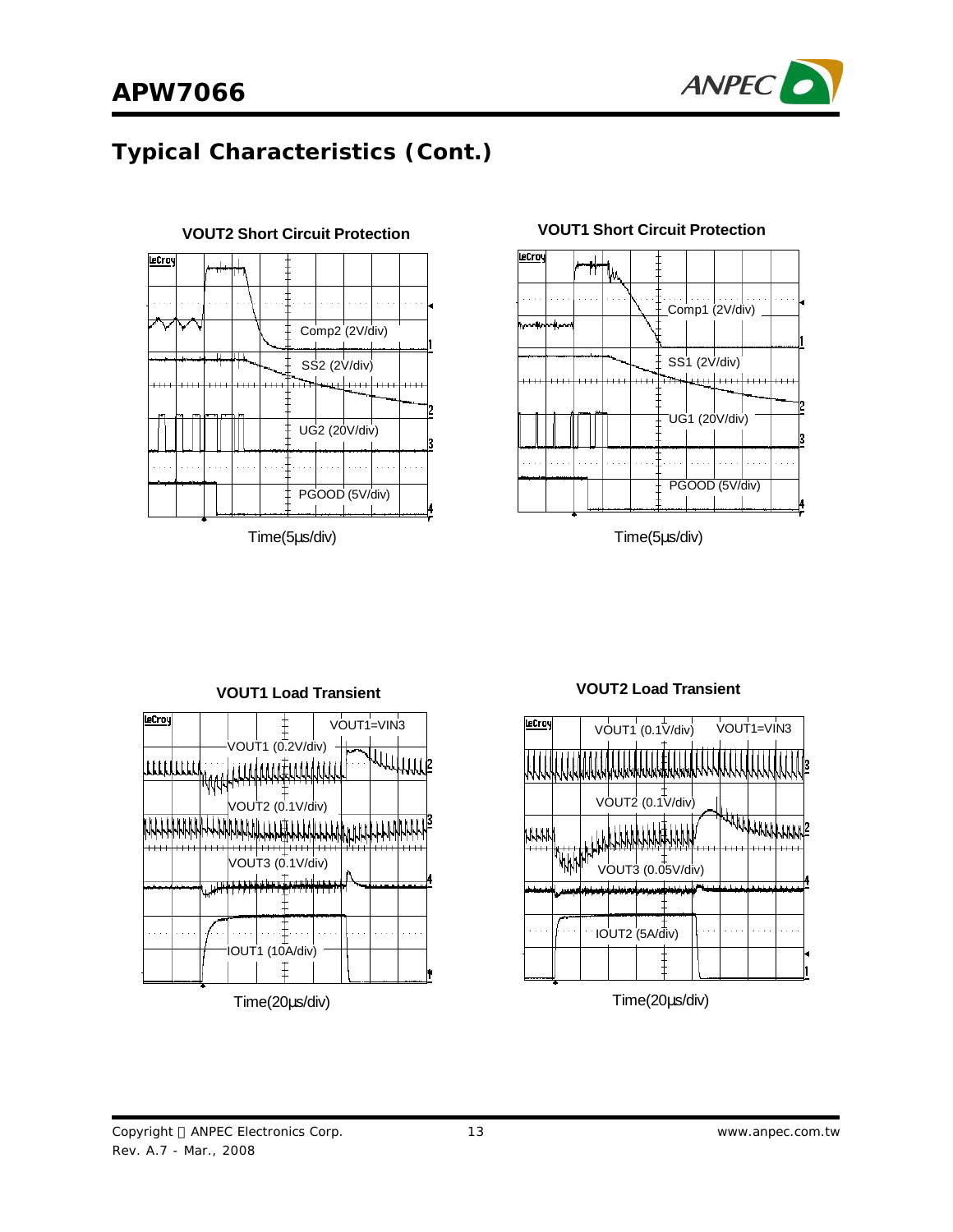



Time(20μs/div)



Time(50ns/div)





Time(50ns/div)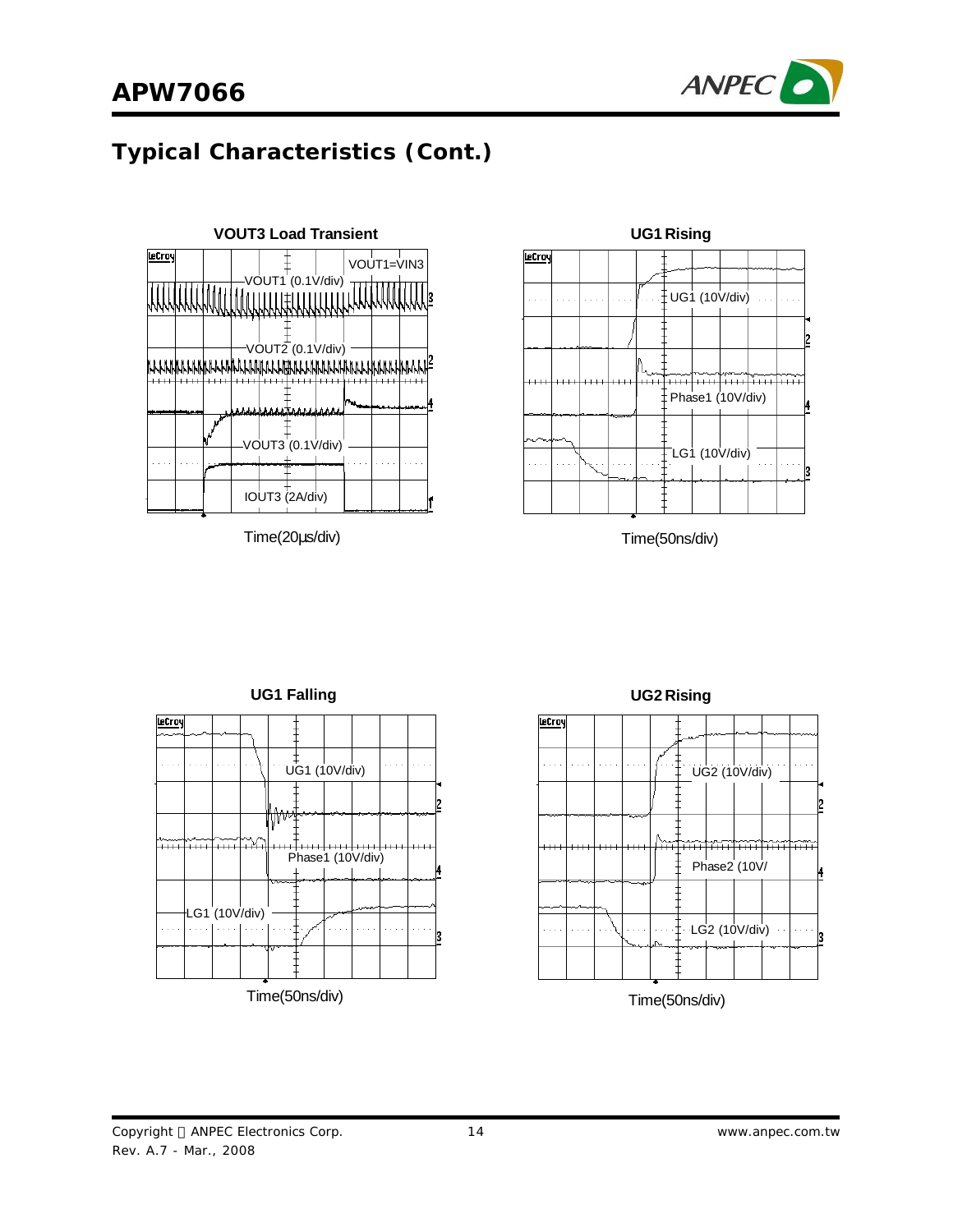





**UG2 Falling PGOOD Sink Current vs. PGOOD Volt-**

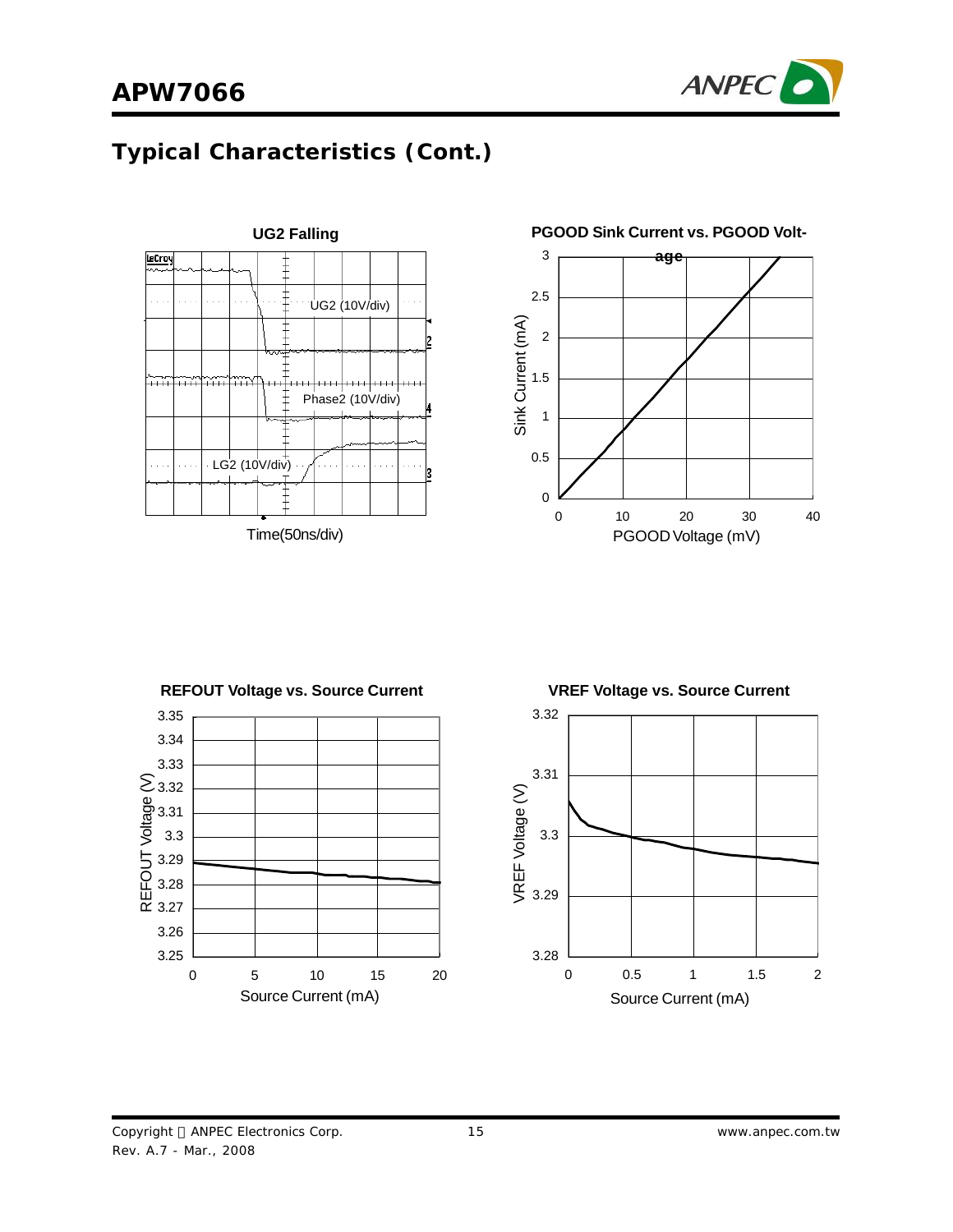







**LG1 Sink Current vs. Voltage LG1 Source Current vs. Voltage**2.4 2.4 2.2 2.2 2 2 1.8 1.8 1.6 1.6 Current (A) Sink Current (A) Sink Current (A) 1.4 1.4 1.2 1.2 1 1 0.8 0.8 Source 0.6 0.6 0.4 0.4 0.2 0.2  $\overline{0}$ 0 0 2 4 6 8 10 12 0 2 4 6 8 10 12 LG1 Voltage (V) and the contract of the LG1 Voltage (V)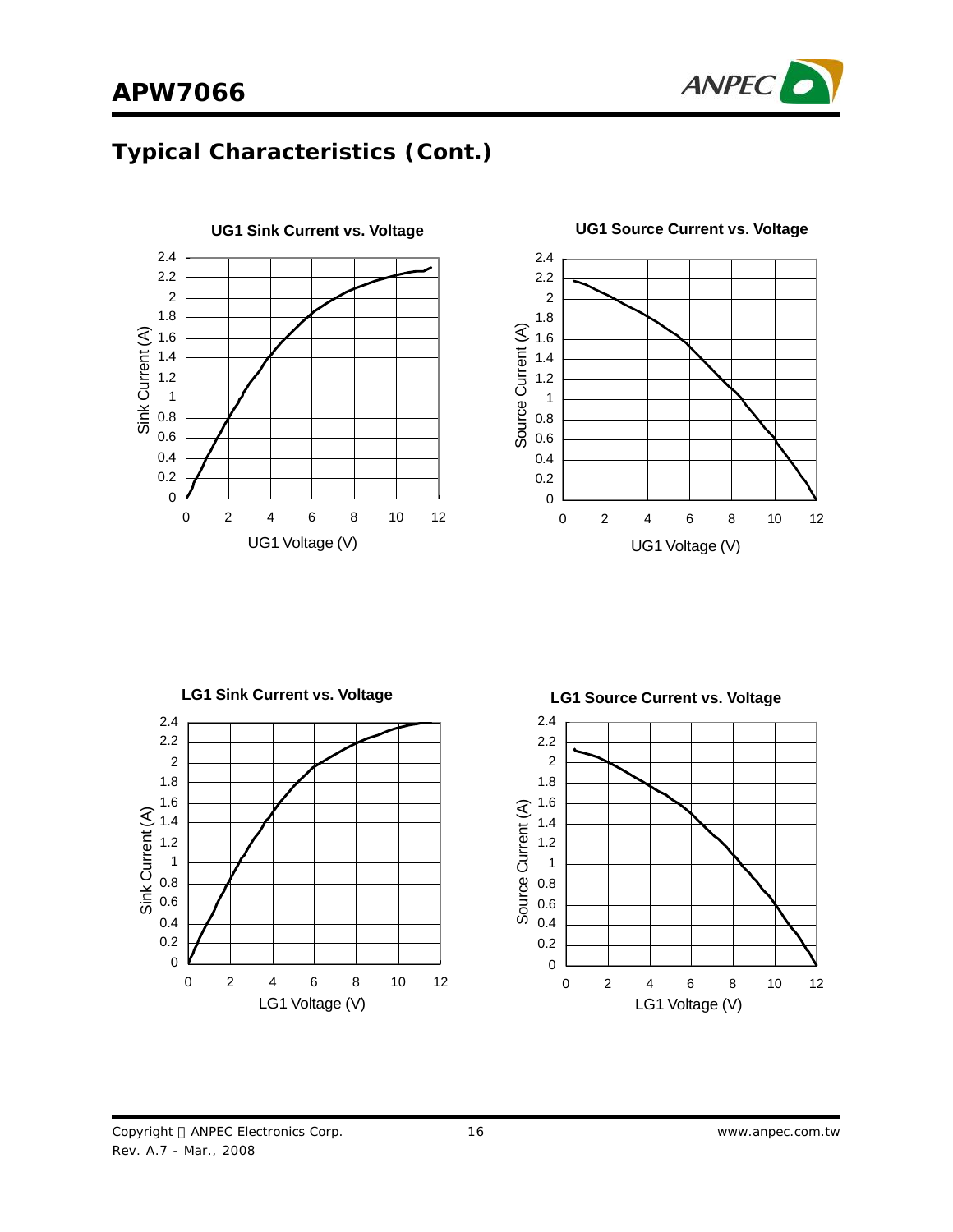# **APW7066**









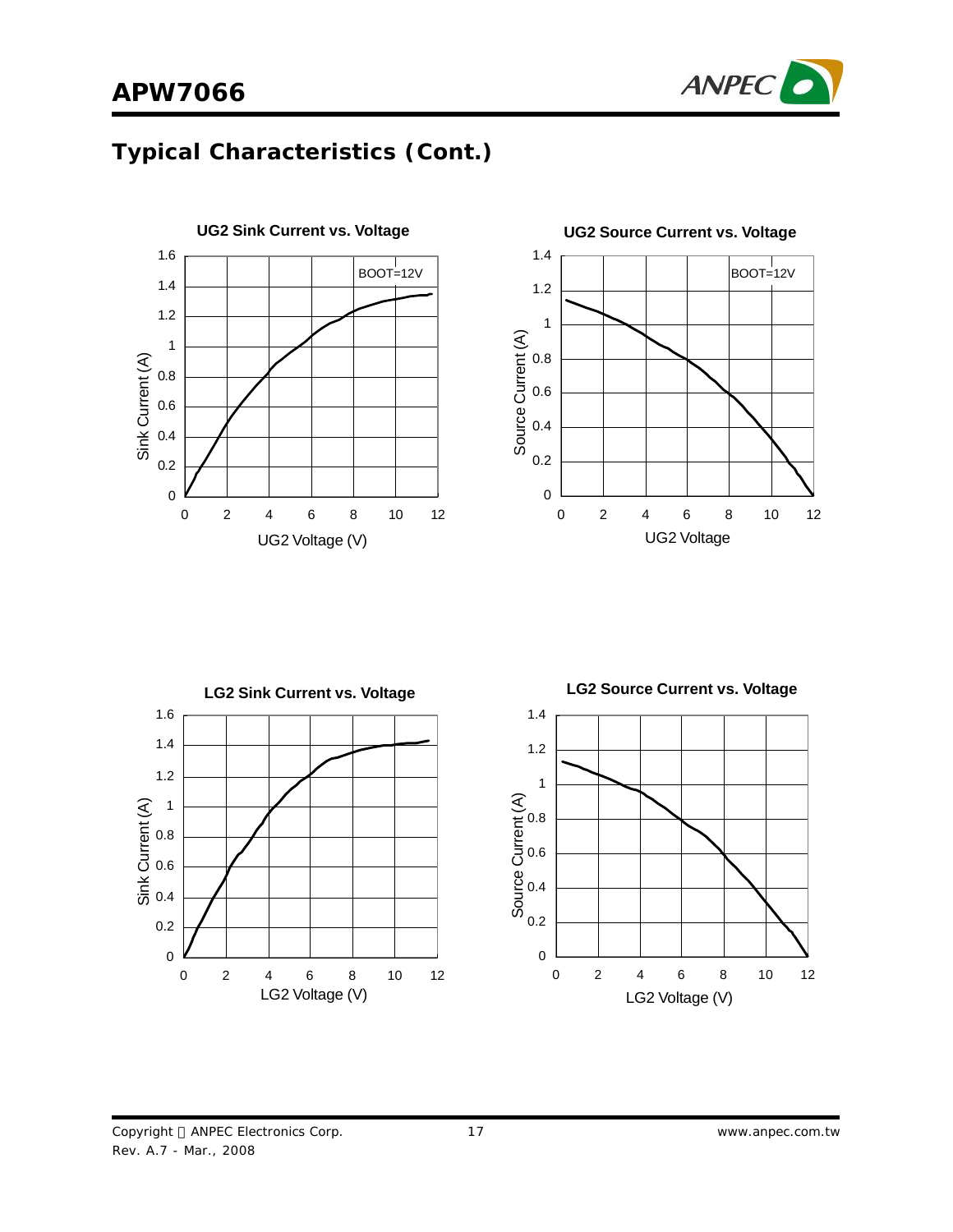





**FS Resistance vs. Switching Frequency**



**Shunt Regulator Sink Current vs. Voltage**

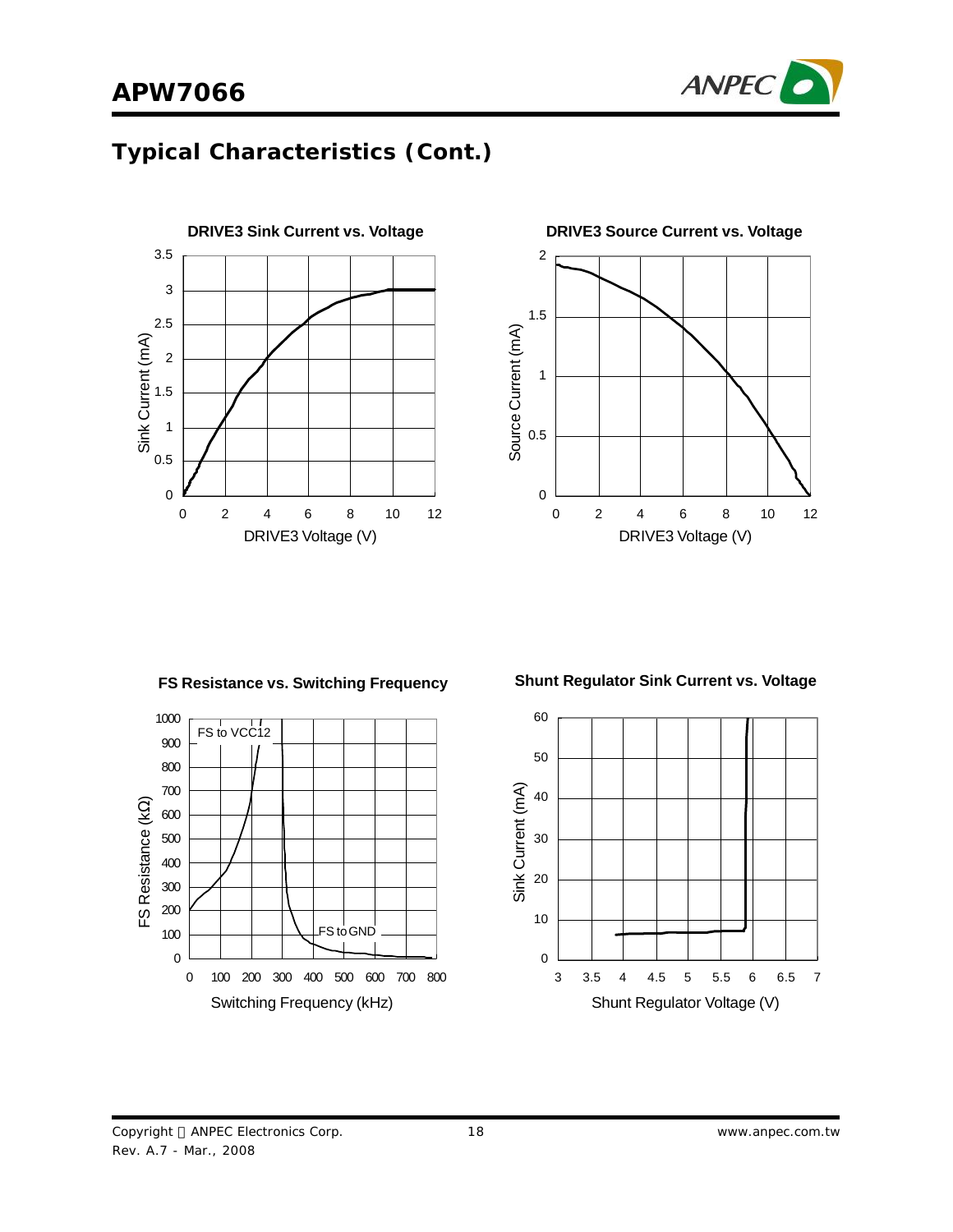







Copyright © ANPEC Electronics Corp. Rev. A.7 - Mar., 2008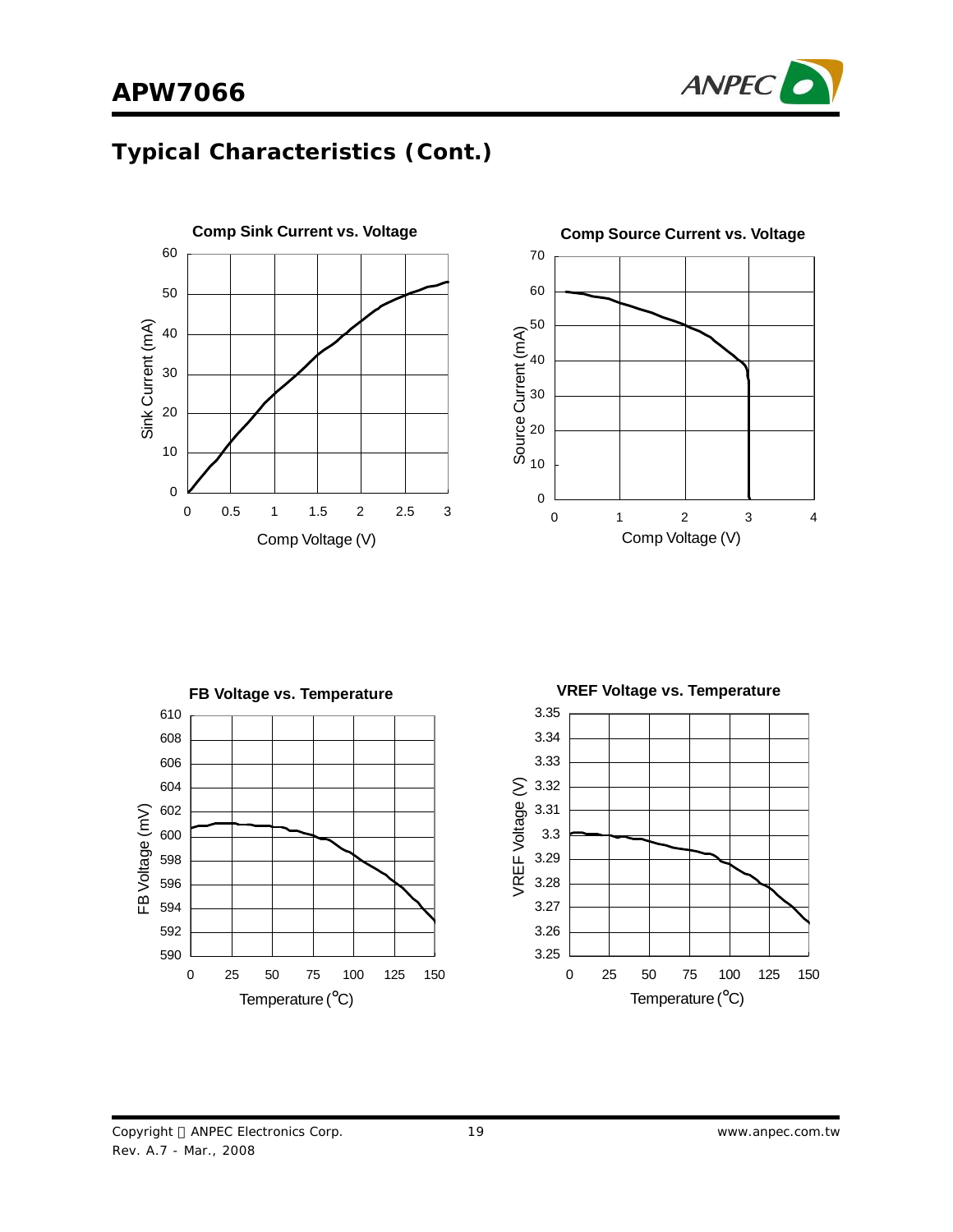

### **Function Description**

#### **Operational Modes**

The APW7066 has two independent synchronous buck converters, and it also has DDR mode operation to allow VOUT2 to track VOUT1.

In independent mode operation, connect a capacitor from each SS/EN pin to the ground to set each regulator's soft-start time. The 3.3V reference VREF can be used directly, or divided by two resistors for REFIN, since the VREF is controlled by the SS2/EN2.

DDR mode is chosen by connecting the SS2/EN2 pin to VCC(5V). In this mode, SS2/EN2 function will be disabled, SS1/EN1 is used to control soft start and enable both VOUT1 and VOUT2. The VOUT1 is used as the REFIN for the VOUT2, that makes VOUT2 to track VOUT1.



Figure 1. Independent Mode Circuit



### **Phase Shift**

The APW7066 has phase shift function, use the REFOUT pin to select the phase shift between Independent mode and DDR mode. Connect the REFOUT to VCC to get the 0 degre in either mode. In this case, the buffer of the REFOUT is disabled. Leave the REFOUT open shifts the phase 90 degrees inDDR mode, or 180 degrees in Independent mode, REFOUT can be used in this case ( see Table 1.).

| <b>MODE</b> |                     |            |                   | SS2/EN2 REFOUT REFIN PHASE SHIFT | CH <sub>1</sub> /CH <sub>2</sub>       |
|-------------|---------------------|------------|-------------------|----------------------------------|----------------------------------------|
| <b>DDR</b>  | <b>VCC</b>          | <b>VCC</b> | VOUT <sub>1</sub> | 0 deg                            | SS1/EN1 for CH1<br>and CH <sub>2</sub> |
| <b>DDR</b>  | <b>VCC</b>          | Open       | VOUT <sub>1</sub> | 90 deg                           |                                        |
| Independent | SS <sub>2</sub> cap | <b>VCC</b> | <b>VREF</b>       | 0 <sub>deg</sub>                 | SS1/EN1 for CH1                        |
| Independent | SS <sub>2</sub> cap | Open       | <b>VRFF</b>       | 180 deg                          | SS2/EN2 for CH2                        |

#### Table1.Mode and Phase Selection

The advantage of Phase shift is to avoid overlapping the switching current spikes of the two channels, or interaction between the channels; it also reduces the RMS current of the input capacitors, allowing fewer caps to be employed. However, the phase shift between the rising edge of LGATE1 and LGATE2 (See figure 3.), depending on the duty cycles, the falling edges of the two channels might overlap; so the user should check it.

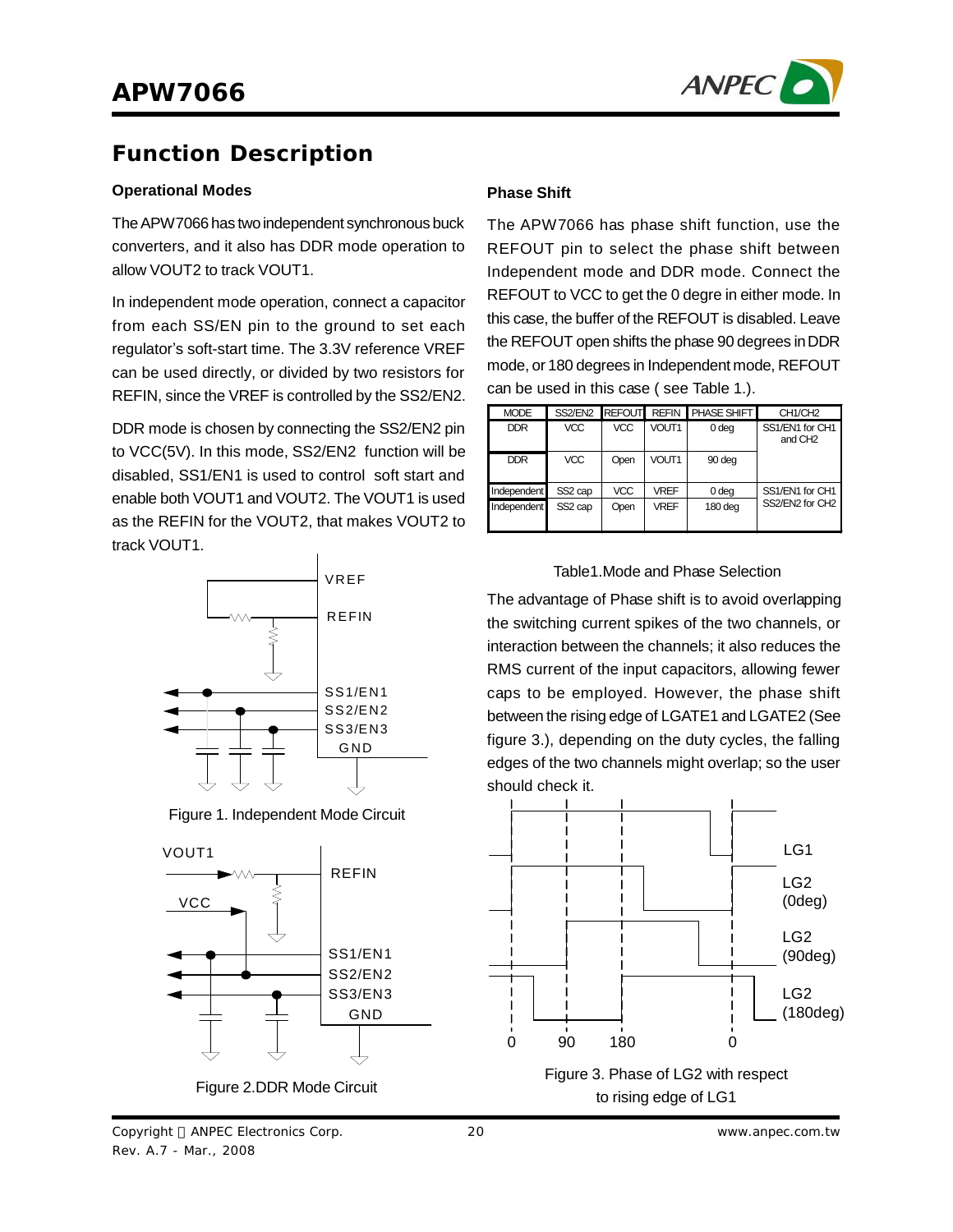

### **Function Description (Cont.)**

#### **Soft-Start/Enable**

The three SS/EN pins control the soft-start and enable or disable the controller. In Independent mode, the three regulators all have independent soft-start and enable functions. Connect a soft-start capacitor from each SS/EN pin to the GND to set the soft-start interval, and an open drain logic signal for each SS/EN pin will enable or disable the respective output.

Figure 4.Shows the soft-start interval. When both VCC and VCC12 reach their Power-On-Reset threshold 4.23V and 7.8V, a 30uA current source starts to charge the capacitor. When the SS reaches the enabled threshold about 1V, the internal 0.6V reference starts to rise and follows the SS; the error amplifier output (COMP) suddenly raises to 1.1V, which is the valley of the oscillator's triangle wave, leads the VOUT to start up. Until the SS reaches about 3.0V, the internal reference completes the soft-start interval and reaches to 0.6V; then VOUT1 is in regulation. The SS1 still rises to 3.5V and then stops.



Where:

 $Cs<sub>ss</sub> =$  external Soft-Start capacitor ISS = Soft-Start current = 30μA

#### **PGOOD**

The PGOOD output is an open-drain device, when the VCC is present; the gate of open-drain device will be high, forcing the PGOOD pin to go low. The three SS/EN pins and the SCP signals control the PGOOD signal (see block diagram), after the three SS/EN signals are over threshold high 3.3V and three outputs have no short-circuit, the PGOOD goes high to indicate all regulators are ready. If any of the SS/EN pins goes below threshold low 3.2V, the PGOOD will go low. Also, if any of the outputs has a short, the PGOOD pull low and if short-circuit condition continues for 1-2 clock pulses, all regulators will shut down. If the short-circuit is not long enough to shut down, it may still cause PGOOD to go low momentarily.

Because the PGOOD is an open-drain device, the typical range of the value to connect a pull high resistor to VCC will be 1kΩ to 10kΩ; if PGOOD is not used, leave it open.

#### **Shunt Regulator**

The APW7066 must have two power supplies VCC (5V) and VCC12 (12V) to drive the IC; VCC (5V) is for the control circuit and VCC12 (12V) is for the drivers of outputs. But it can also operate only VCC12, because the shunt regulator 5.8V was designed for VCC (5V); the range of the shunt regulator was designed over the usual range 4.5V to 5.5V of typical 5V power supplies.

Connect a resistor from VCC12 to VCC for shunt regulator and for the supply current. The input supply current of VCC is 7mA; minimum shunt regulator current is about 7mA, and therefore the 20mA shunt regulator current is enough; thus, the typical value, 300  $\Omega$  of the resistor is recommended. The relation among minimun shunt regulator current, required shunt regulator current and supply current is: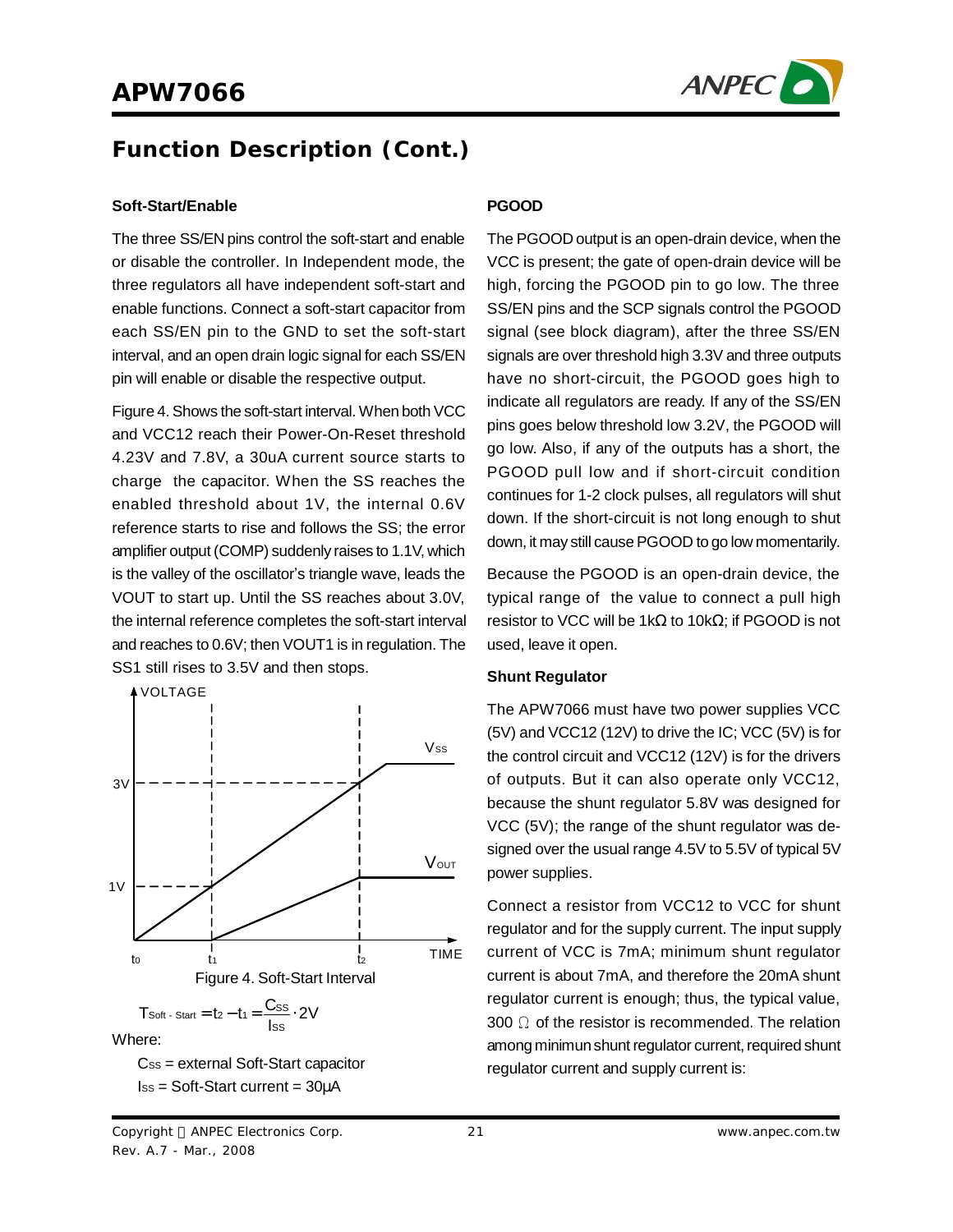

### **Function Description (Cont.)**

#### **Shunt Regulator (Cont.)**

 $I$ SHUNT =  $I_{CC}$  +  $I$ SHUNT(MIN)

Where:

ISHUNT = Required Shunt Regulator Current

ICC = Supply Current

ISHUNT(MIN) = Minimum Shunt Regulator Current



#### **Oscillator**

The APW7066 provides the oscillator switching frequency adjustment. Connect a resistor from FS/SYNC pin to the ground, the nominally 300kHz oscillator switching frequency is increased according to the value of the resistor. The adjustment range of the switching frequency is 300kHz to 800kHz.

Conversely, connecting a resistor from FS/SYNC pin to the VCC12 reduces the switching frequency.The adjustment range of the switching frequency is 70kHz to 300kHz.



Figure 5. FS/SYNC Resistance vs. Frequency

#### **SYNC**

The switching frequency also can be synchronized to an external frequency. If there are two switching converters on the same board, taking the LGATE signal from another switching converter, go through a 10kΩ resistor, and connecting to the FS/SYNC pin (see Figure 6). Figure 7 shows the switching timing of the synchronization function. The rising edge of external signal and the falling edge of UGATE of APW7066 are fixed; there is a delay time between the rising edge of external signal and the falling edge of UGATE, the delay time is about 500ns. Figure 8 shows the timing chart of the synchronization function. An external signal is connected to the FS/SYNC pin and the switching frequency of APW7066 will track the frequency of external signal after an additional 300us delay time to avoid false triggering. If another converter's signal is lost, the APW7066 will return to internal oscillator. This allows the two switching converters operating at the same frequency to avoid the interference from the independent frequencies between them. The acceptable frequency is a range of 150kHz to 800kHz.



Figure 6. Connecting the LGATE signal from other regulator to FS/SYNC pin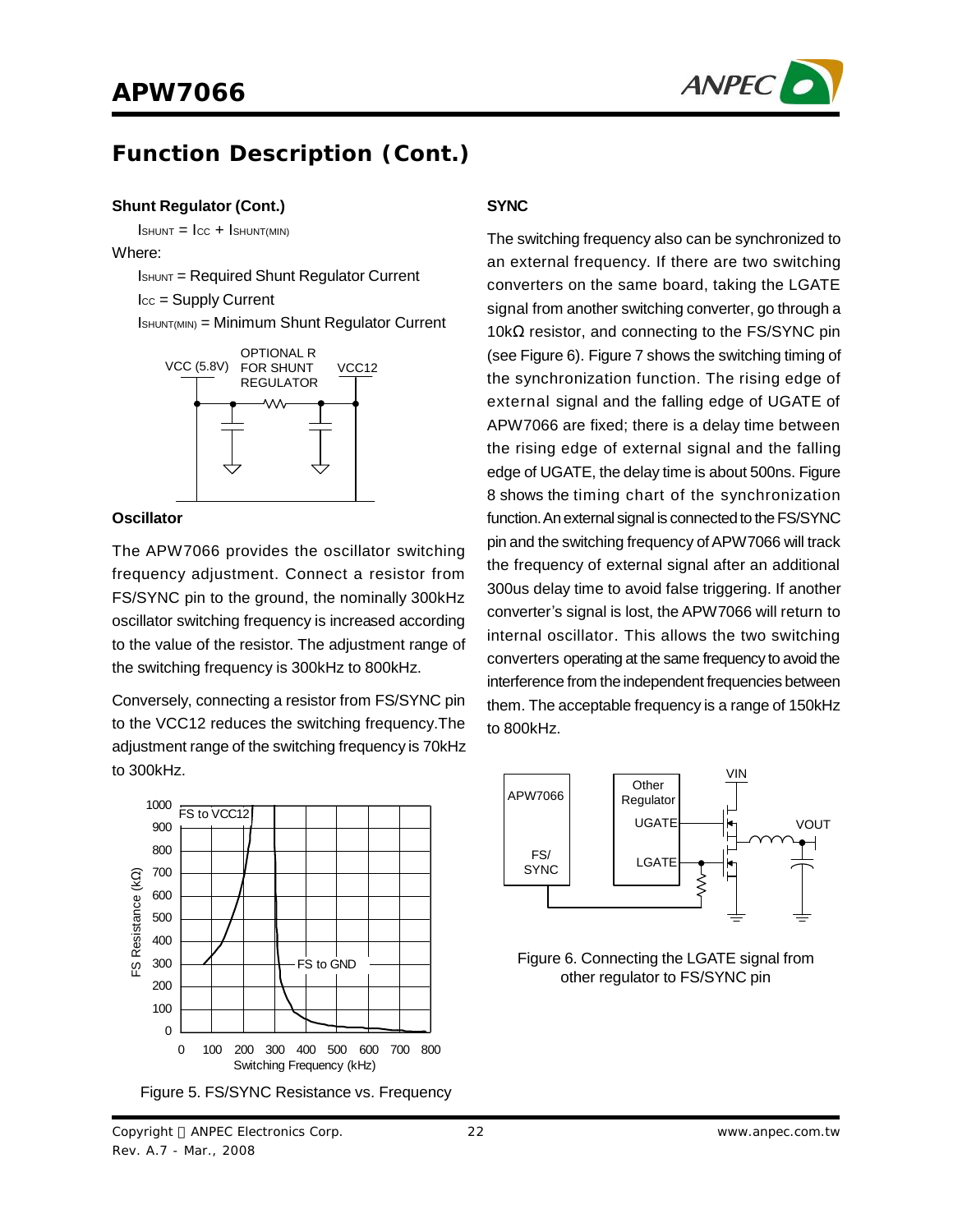

# **Function Description (Cont.)**

### **SYNC (Cont.)**



Time (0.5u/div)





Figure 8. The timing chart of synchronization function

### **Short-Circuit Protection**

The APW7066 has a simple short-circuit protection to monitor COMP1 and COMP2 for VOUT1/2. When output voltage has a short, the FB pin should start to follow output, since it is a resistor divider from the output. The FB is the inverting input of Error-Amp, when FB pin is lower than the Error-Amp reference, then the COMP will rise to increase the duty-cycle of the upper MOSFET gate driver, this allows output to get higher voltage. If the short-circuit condition is long enough, the COMP pin will exceed the trip point 3.3V, and the duty circle will hit the maximum. This means that either Over-Current or Under-Voltage condition is detected. If any of the COMP1 and COMP2 exceeds their trip points, and holds over a filter time (1-2 clock cycle of switching frequency), then all regulators will shut down, and require a POR on either of VCC or VCC12 to restart. Note that the linear regulator has no short-circuit protection.

#### **Output Voltage Setting**

The output voltage can be adjusted with a resistive divider, from output voltage to FB pin to the ground. Use 1% or better resistors for these resistor dividers is recommended. The reference voltages of VOUT1 and VOUT3 are 0.6V, the reference voltage of VOUT2 is REFIN voltage. The VREF voltage is for REFIN in independent mode. The following equations can be used to calculate the output voltage:

$$
VOUT1 = (1 + \frac{R1}{R2}) \times 0.6\text{V}
$$
\n
$$
\text{VOUT2} = (1 + \frac{R1}{R2}) \times \text{REFIN}
$$
\n
$$
\text{VOUT3} = (1 + \frac{R1}{R2}) \times 0.6\text{V}
$$
\n
$$
\text{REFIN} = (1 + \frac{R3}{R4}) \times \text{VOUT1(DDRMode)}
$$
\n
$$
\text{REFIN} = (1 + \frac{R3}{R4}) \times \text{VREF(Independent Mode)}
$$

Where:

R1 = resistor from VOUT to FB

R2 = resistor from FB to GND

R3 = resistor from VREF or VOUT1 to REFIN

R4 = resistor from REFIN to GND

Note that the R1 is part of the compensation. It should be conformed to the feedback compensation.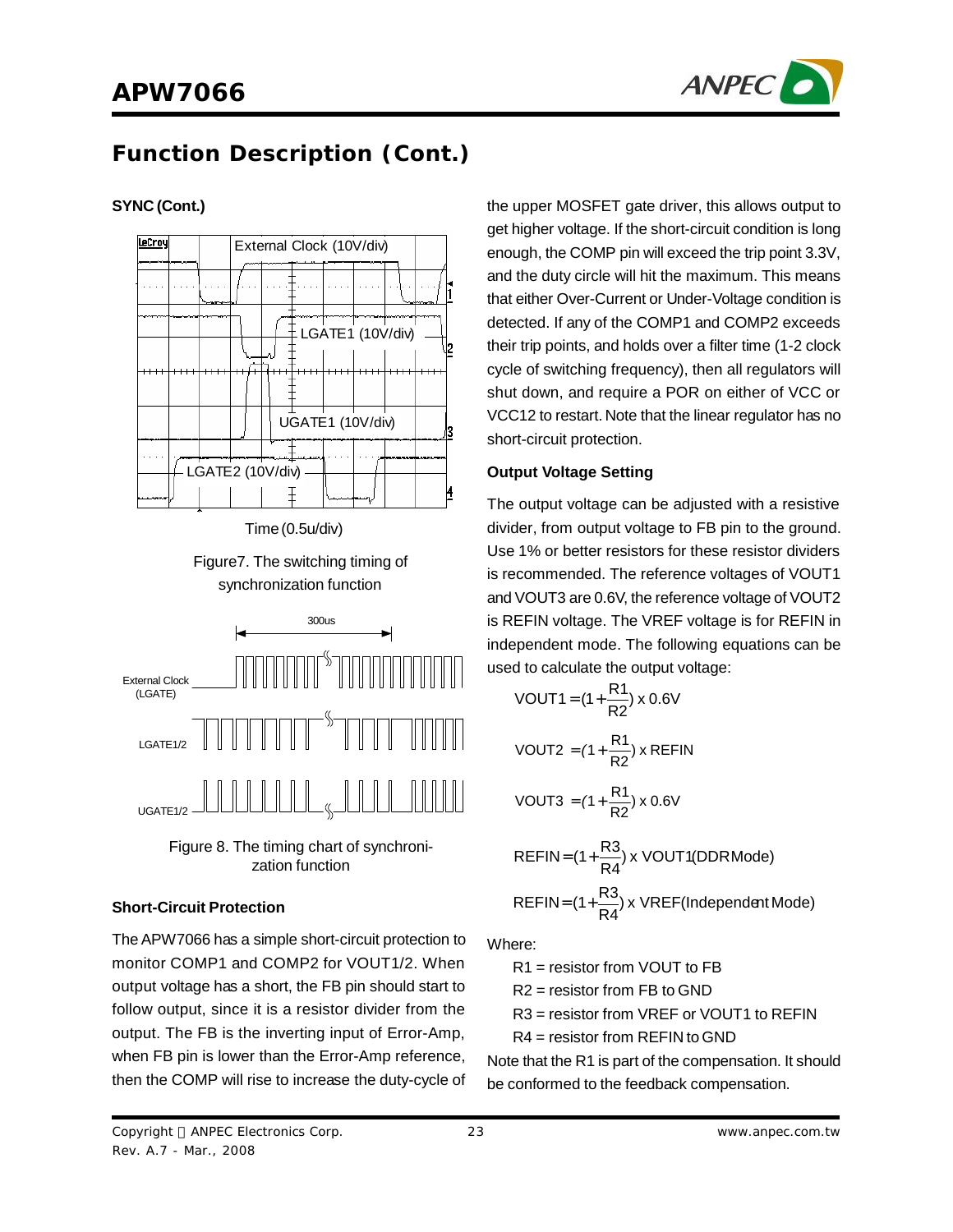

### **Application Information**

### **Linear Regulator Input/Output Capacitor Selection**

The input capacitor is chosen based on its voltage rating. Under load transient condition, the input capacitor will momentarily supply the required transient current. The output capacitor for the linear regulator is chosen to minimize any droop during load transient condition. In addition, the capacitor is chosen based on its voltage rating.

#### **Linear Regulator Input/Output MOSFET Selection**

The maximum DRIVE3 voltage is determined by the VCC12. Since this pin drives an external N-channel MOSFET, therefore the maximum output voltage of the linear regulator is dependent upon the VGS.

 $V$ OUT3MAX =  $VCC12 - V$ GS

Another criteria is its efficiency of heat removal. The power dissipated by the MOSFET is given by:

Pdiss = Iout x (VIN - VOUT3)

where Iout is the maximum load current VOUT3 is the nominal output voltage

In some applications, heatsink might be required to help maintain the junction temperature of the MOSFET below its maximum rating.

#### **Linear Regulator Compensation Selection**

The linear regulator is stable over all load current. However, the transient response can be further enhanced by connecting a RC network between the FB3 and DRIVE3 pin. Depending on the output capacitance and load current of the application, the value of this RC network is then varied. Agood starting point for the resistor value is 6.8kΩ and 470pF for the capacitor.

#### **PWM Compensation**

The output LC filter of a step down converter introduces

a double pole, which contributes with –40dB/decade gain slope and 180 degrees phase shift in the control loop. A compensation network between COMP, FB and VOUT should be added. The compensation network is shown in Fig. 12.

The output LC filter consists of the output inductor and output capacitors. The transfer function of the LC filter is given by:

$$
GAIN_{LC} = \frac{1+s \times ESR \times CovT}{s^2 \times L \times CovT + s \times ESR \times CovT + 1}
$$

The poles and zero of this transfer function are:

$$
F_{LC} = \frac{1}{2 \times \pi \times \sqrt{L \times CovT}}
$$
  

$$
F_{ESR} = \frac{1}{2 \times \pi \times ESR \times CovT}
$$

The FLc is the double poles of the LC filter, and FESR is the zero introduced by the ESR of the output capacitor.







Figure 10. The LC Filter Gain & Frequency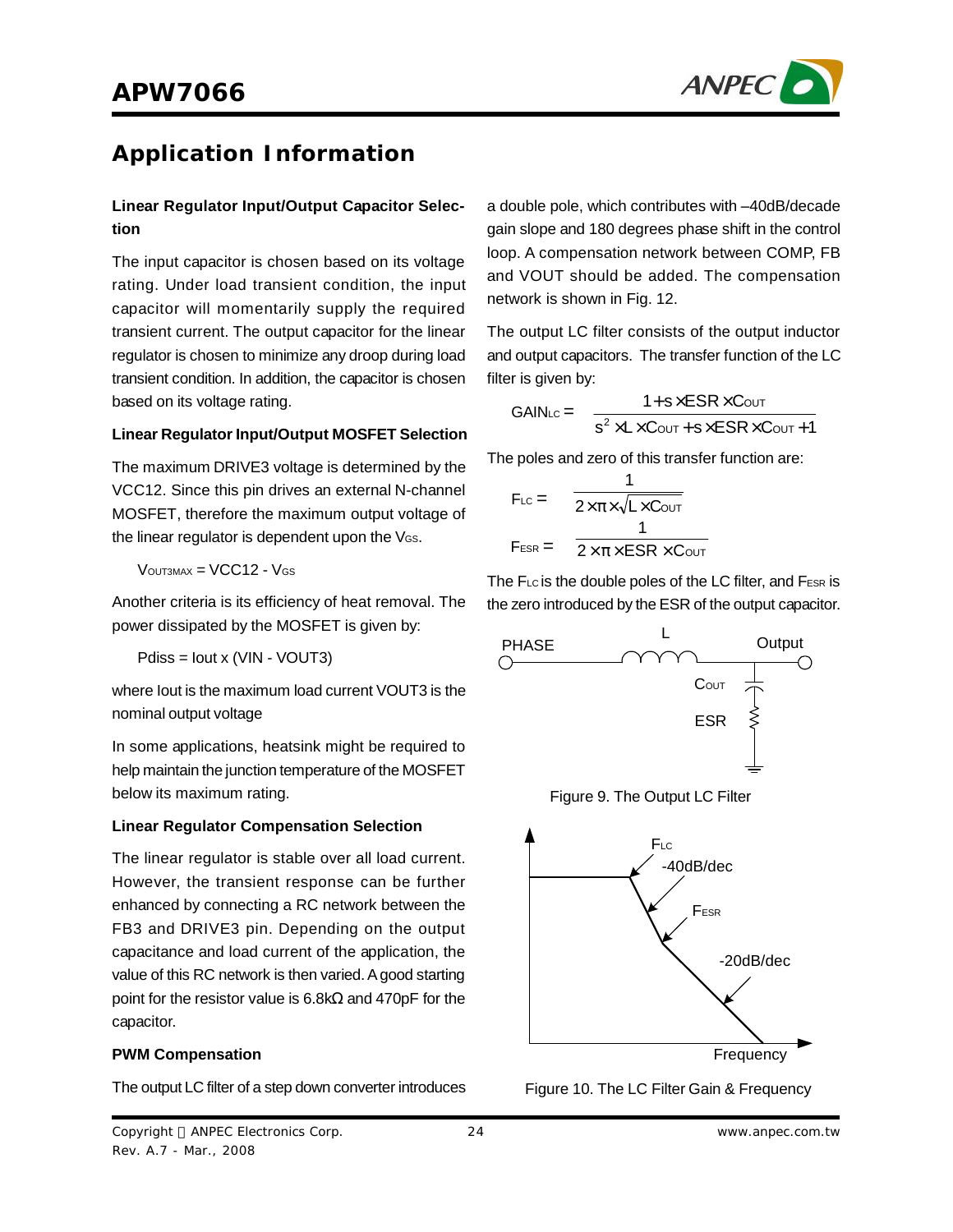

#### **PWM Compensation (Cont.)**

The PWM modulator is shown in Figure. 11. The input is the output of the error amplifier and the output is the PHASE node. The transfer function of the PWM modulator is given by:



Figure 11. The PWM Modulator

The compensation circuit is shown in Figure 12. It provide a close loop transfer function with the highest zero crossover frequency and sufficient phase margin. The transfer function of error amplifier is given by:

$$
GAIN_{AMP} = \frac{V_{COMP}}{V_{OUT}} = \frac{\frac{1}{sC1} \sqrt{R2 + \frac{1}{sC2}}}{R1 \sqrt{R3 + \frac{1}{sC3}}}
$$

$$
= \frac{R1 + R3}{R1 \times R3 \times C1} \times \frac{\left(s + \frac{1}{R2 \times C2}\right) \times \left(s + \frac{1}{(R1 + R3) \times C3}\right)}{s\left(s + \frac{C1 + C2}{R2 \times C1 \times C2}\right) \times \left(s + \frac{1}{R3 \times C3}\right)}
$$

The poles and zeros of the transfer function are:

$$
F_{Z1} = \frac{1}{2 \times \pi \times R2 \times C2}
$$
  
\n
$$
F_{Z2} = \frac{1}{2 \times \pi \times (R1 + R3) \times C3}
$$
  
\n
$$
F_{P1} = \frac{1}{2 \times \pi \times R2 \times (\frac{C1 \times C2}{C1 + C2})}
$$





Figure 12. Compensation Network

The closed loop gain of the converter can be written as:

GAIN<sub>LC</sub> x GAIN<sub>PWM</sub> x GAIN<sub>AMP</sub>

Figure 13. shows the asymptotic plot of the closed loop converter gain and the following guidelines will help to design the compensation network. Using the below guidelines should give a compensation similar to the curve plotted. A stable closed loop has a -20dB/ decade slope and a phase margin greater than 45 degree.

- 1.Choose a value for R1, usually between 1K and 5K.
- 2. Select the desired zero crossover frequency Fo:  $(1/5 \sim 1/10)$  x Fs > Fo> FESR

Use the following equation to calculate R2:

$$
R2\ = \frac{\Delta V_{\rm{osc}}}{V_{\rm{IN}}} \times \frac{F_{\rm{O}}}{F_{\rm{LC}}} \times R1
$$

3. Place the first zero  $F_{Z1}$  before the output LC filter double pole frequency FLc.

$$
F_{Z1} = 0.75 \times F_{LC}
$$

Calculate the C2 by the equation:

$$
C2 = \frac{1}{2 \times \pi \times R2 \times F_{LC} \times 0.75}
$$

4. Set the pole at the ESR zero frequency FESR:

$$
F_{\text{P1}}=F_{\text{ESR}}
$$

Calculate the C1 by the equation:

$$
C1 = \frac{C2}{2 \times \pi \times R2 \times C2 \times F_{ESR} - 1}
$$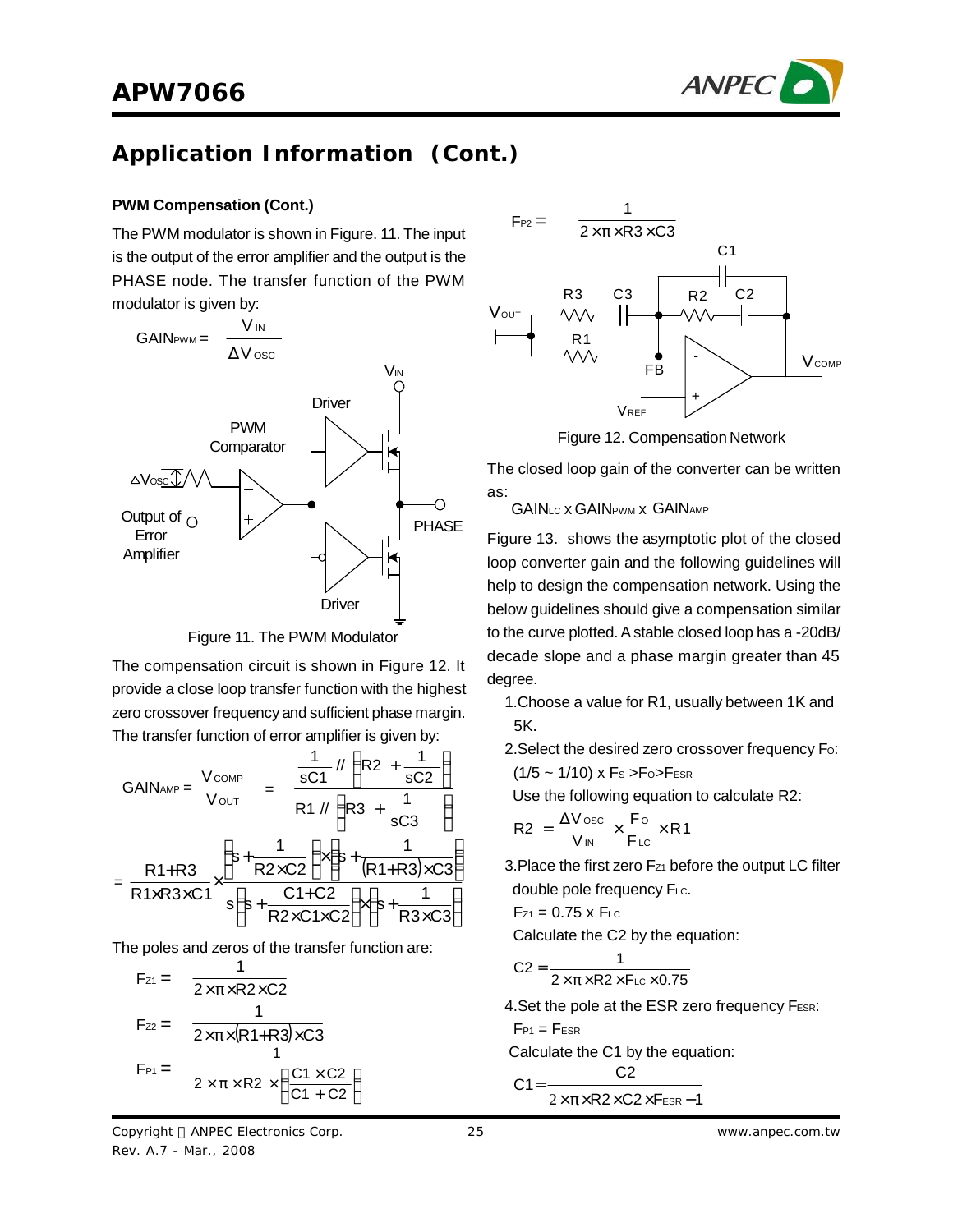

#### **PWM Compensation (Cont.)**

5. Set the second pole  $F_{P2}$  at half the switching frequency and also set the second zero Fz2 at the output LC filter double pole FLC. The compensation gain should not exceed the error amplifier open loop gain, check the compensation gain at  $F_{P2}$ with the capabilities of the error amplifier.

 $F_{P2} = 0.5xF_0$ 

$$
F_{Z2}=F_{\mathsf{LC}}
$$

Combine the two equations will get the following component calculations:





#### **Output Inductor Selection**

The inductor value determines the inductor ripple current and affects the load transient response. Higher inductor value reduces the inductor's ripple current and induces lower output ripple voltage. The ripple current and ripple voltage can be approximated by:

$$
IRIPPLE = \frac{V_{IN} - V_{OUT}}{Fs \times L} \times \frac{V_{OUT}}{V_{IN}}
$$

$$
\Delta VOUT = IRIPPLE \times ESR
$$

where Fs is the switching frequency of the regulator. Although increase the inductor value and frequency reduce the ripple current and voltage, but there is a tradeoff exists between the inductor's ripple current and the regulator load transient response time.

A smaller inductor will give the regulator a faster load transient response at the expense of higher ripple current. Increasing the switching frequency (Fs) also reduces the ripple current and voltage, but it will increase the switching loss of the MOSFET and the power dissipation of the converter.The maximum ripple current occurs at the maximum input voltage. A good starting point is to choose the ripple current to be approximately 30% of the maximum output current.

Once the inductance value has been chosen, select an inductor that is capable of carrying the required peak current without going into saturation. In some types of inductors, especially core that is made of ferrite, the ripple current will increase abruptly when it saturates. This will result in a larger output ripple voltage.

#### **Output Capacitor Selection**

Higher Capacitor value and lower ESR reduce the output ripple and the load transient drop. Therefore select high performance low ESR capacitors that are intended for switching regulator applications. In some applications, multiple capacitors have to be parallel to achieve the desired ESR value. A small decoupling capacitor in parallel for bypassing the noise is also recommended, and the voltage rating of the output capacitors are also must be considered. If tantalum capacitors are used, make sure they are surge tested by the manufactures. If in doubt, consult the capacitors manufacturer.

#### **Input Capacitor Selection**

The input capacitor is chosen based on the voltage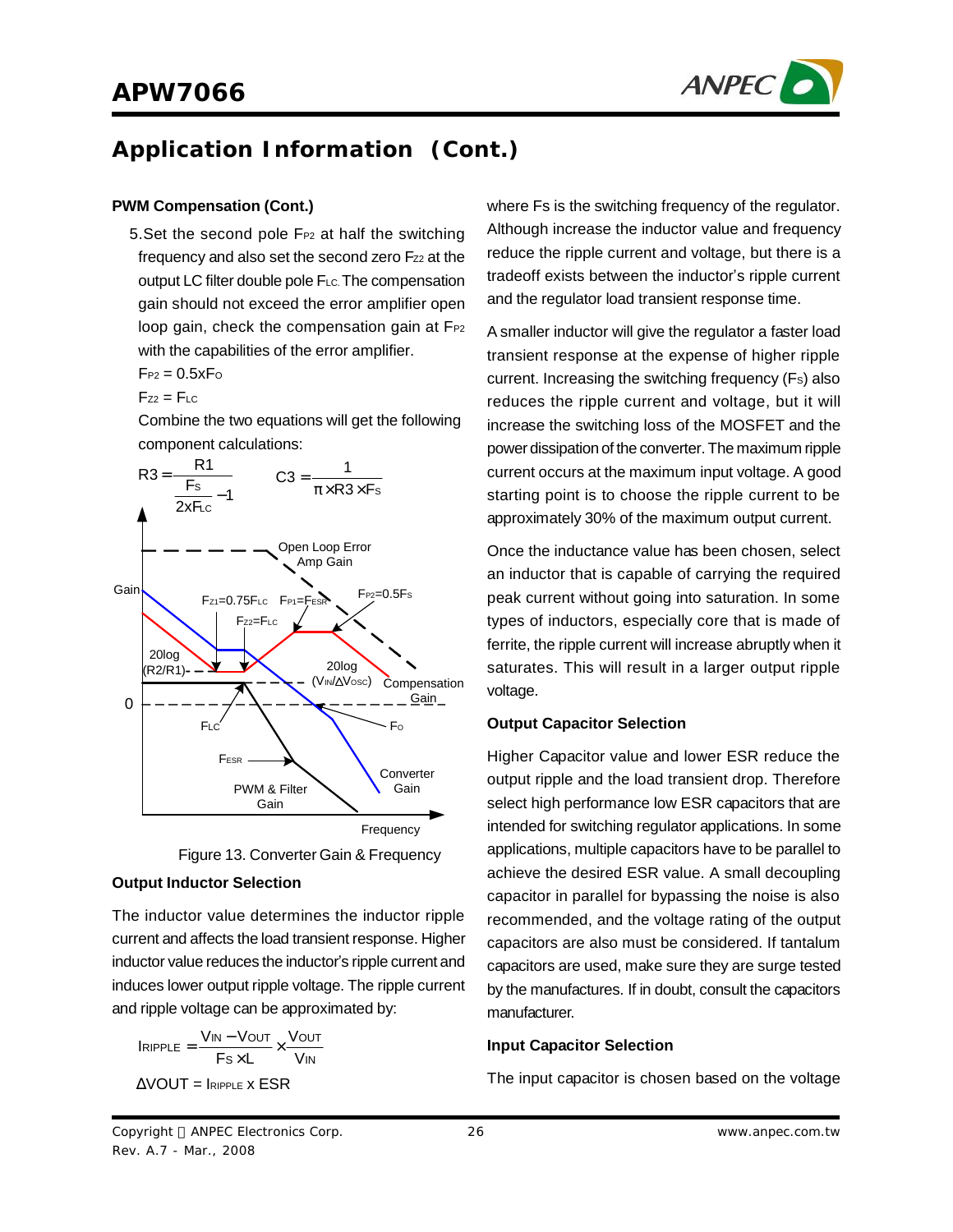

#### **Input Capacitor Selection (Cont.)**

rating and the RMS current rating. For reliable operation, select the capacitor voltage rating to be at least 1.3 times higher than the maximum input voltage. The maximum RMS current rating requirement is approximately  $I_{\text{OUT}}/2$ , where  $I_{\text{OUT}}$  is the load current. During power up, the input capacitors have to handle large amount of surge current. If tantalum capacitors are used, make sure they are surge tested by the manufactures. If in doubt, consult the capacitors manufacturer. For high frequency decoupling, a ceramic capacitor 1uF can be connected between the drain of upper MOSFET and the source of lower MOSFET.

#### **MOSFET Selection**

The selection of the N-channel power MOSFETs are determined by the  $R_{DS(ON)}$ , reverse transfer capacitance  $(C<sub>RSS</sub>)$  and maximum output current requirement. The losses in the MOSFETs have two components: conduction loss and transition loss. For the upper and lower MOSFET, the losses are approximately given by the following :

 $P_{\text{UPPER}} = I_{\text{out}}^2 (1 + TC)(R_{\text{DS(ON)}})D + (0.5)(I_{\text{out}})(V_{\text{IN}})(t_{\text{sw}})F_{\text{S}}$  $P_{\text{Lower}} = I_{\text{out}}^2 (1 + TC)(R_{\text{DS(ON)}})(1-D)$ 

where  $I_{\text{OUT}}$  is the load current

TC is the temperature dependency of  $R_{DS(ON)}$ 

- $F_s$  is the switching frequency
- t<sub>sw</sub> is the switching interval
- D is the duty cycle

Note that both MOSFETs have conduction losses while the upper MOSFET include an additional transition loss. The switching internal,  $\mathfrak{t}_{\mathrm{sw}}$ , is a function of the reverse transfer capacitance  $C_{\text{pss}}$ .

The (1+TC) term is to factor in the temperature dependency of the  $R_{DS(ON)}$  and can be extracted from the " $R_{DS(ON)}$  vs Temperature" curve of the power MOSFET.

#### **Connecting One Input from Another Output**

It can be connected one of the 3 outputs as the input voltage to the 2nd. In these cases the output current of the first output includes its own load current and the 2nd output's load current. Therefore, the components of the first output must be designed and sized for the both outputs. The soft-start of first output must be faster than the 2nd output. If the first output is not present when the 2nd output tries to start up, the 2nd output cannot get smooth and controlled output voltage rise, even cause short-circuit protection.

#### **Short Circuit Protection**

The APW7066 provides a simple short circuit protection function, and it is not easy to predict its performance, since many factors can affect how well it works. Therefore, the limitations and suggestions of this method must be provided for users to understand how to work it well.

- The short circuit protection was not designed to work for the output in initial short condition. In this case, the short circuit protection may not work, and damage the MOSFETs. If the circuit still works, remove the short can cause an inductive kick on the phase pin, and it may damage the IC and MOSFETs.
- If the resistance of the short is not low enough to cause protection, the regulator will work as the load has increased, and continue to regulate up until the MOSFETs is damaged. The resistance of the short should include wiring, PCB traces, contact resistances, and all of the return paths.
- The higher duty cycle will give a higher COMP voltage level, and it is easy to touch the trip point. The compensation components also affect the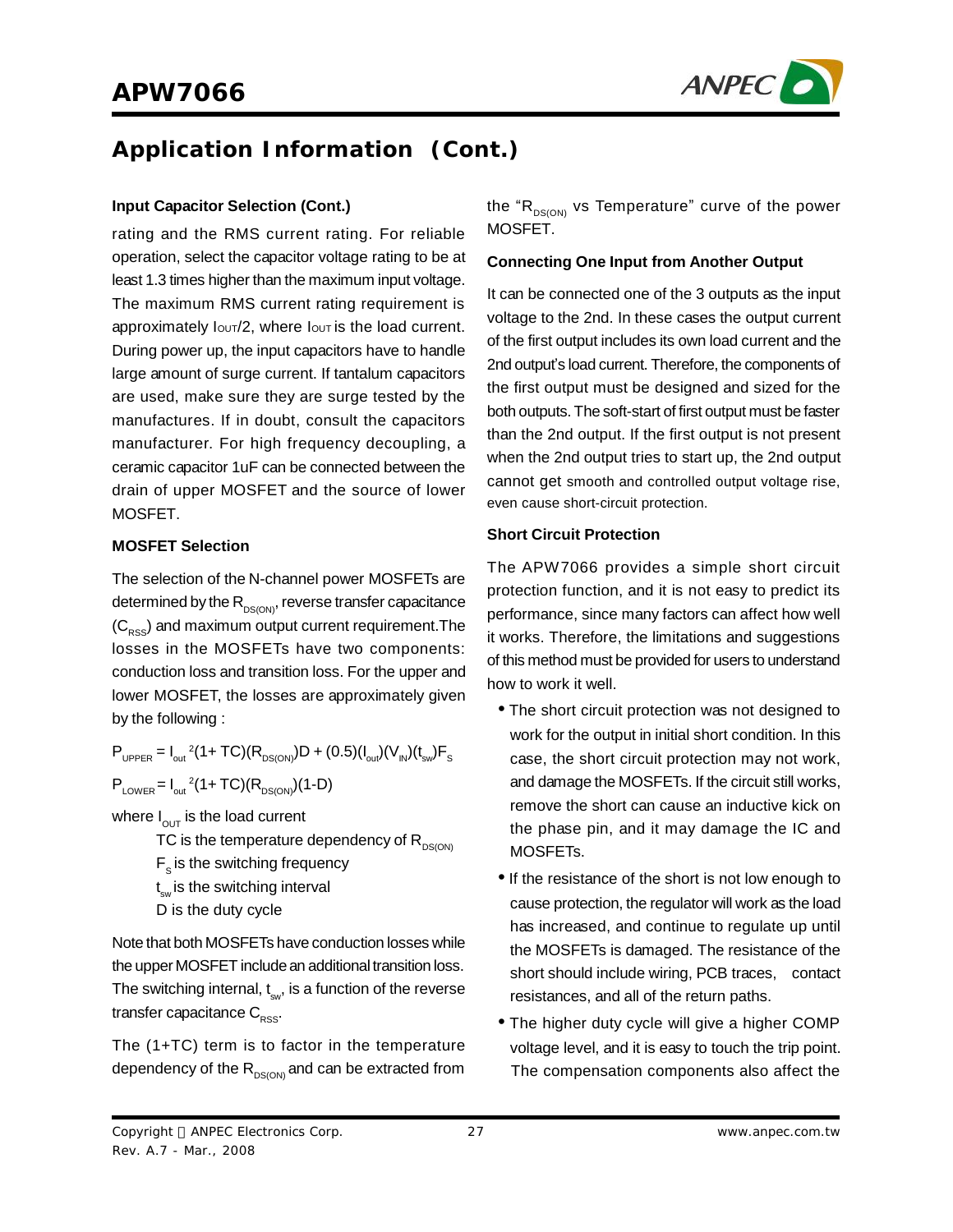

#### **Short Circuit Protection (Cont.)**

response of COMP voltage; smaller caps may give a faster response.

• The output current has faster rising time during short; the COMP pin will have a sharp rise. However, if the current rises too fast, it may cause a false trip. The output capacitance and its ESR can affect the rising time of the current during short.

#### **Layout Consideration**

In high power switching regulator, a correct layout is important to ensure proper operation of the regulator. In general, interconnecting impedances should be minimized by using short, wide printed circuit traces. Signal and power grounds are to be kept separate and finally combined using ground plane construction or single point grounding. Figure 14. illustrates the layout, with bold lines indicating high current paths; these traces must be short and wide. Components along the bold lines should be placed lose together. Below is a checklist for your layout :

- The metal plate of the bottom of the packages (TSSOP-24 and QFN-32) must be soldered to the PCB and connected to the GND plane on the backside through several thermal vias.
- Keep the switching nodes (UGATE, LGATE and PHASE) away from sensitive small signal nodes since these nodes are fast moving signals. Therefore, keep traces to these nodes as short as possible.
- The traces from the gate drivers to the MOSFETs (UG1, LG1, UG2, LG2, DRIVE3) should be short and wide.
- Decoupling capacitor, compensation component, the resistor dividers, boot capacitors, and SS capacitors should be close their pins.
- The input capacitor should be near the drain of the upper MOSFET; the output capacitor should be near the loads. The input capacitor GND should be close to the output capacitor GND and the lower MOSFET GND.
- The drain of the MOSFETs (VIN and phase nodes) should be a large plane for heat sinking.



Figure 14. Layout Guidelines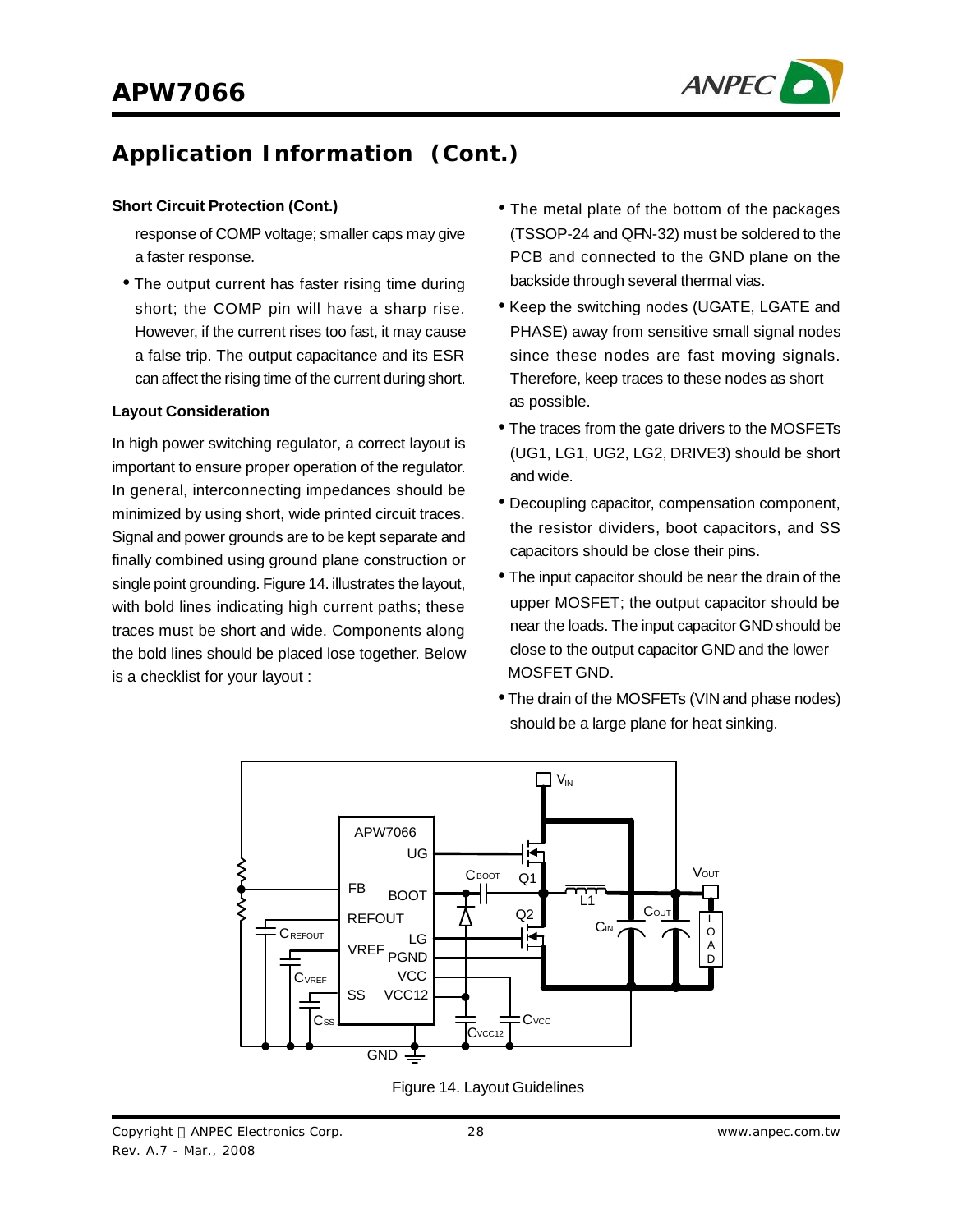

### **Package Information**

#### **TSSOP-24P**



|                   | TSSOP-24P          |             |             |               |  |
|-------------------|--------------------|-------------|-------------|---------------|--|
| <b>LOmM</b><br>Do | <b>MILLIMETERS</b> |             |             | <b>INCHES</b> |  |
|                   | MIN.               | MAX.        | MIN.        | MAX.          |  |
| A                 |                    | 1.20        |             | 0.047         |  |
| A1                | 0.05               | 0.15        | 0.002       | 0.006         |  |
| A <sub>2</sub>    | 0.80               | 1.05        | 0.031       | 0.041         |  |
| b                 | 0.19               | 0.30        | 0.007       | 0.012         |  |
| C                 | 0.09               | 0.20        | 0.004       | 0.008         |  |
| D                 | 7.70               | 7.9         | 0.303       | 0.311         |  |
| D <sub>1</sub>    | 3.50               | 6.00        | 0.138       | 0.197         |  |
| E                 | 6.20               | 6.60        | 0.244       | 0.260         |  |
| E <sub>1</sub>    | 4.30               | 4.50        | 0.169       | 0.177         |  |
| E <sub>2</sub>    | 2.50               | 3.50        | 0.098       | 0.138         |  |
| e                 | 0.65 BSC           |             |             | 0.026 BSC     |  |
| L                 | 0.45               | 0.75        | 0.018       | 0.030         |  |
| $\theta$          | 0°                 | $8^{\circ}$ | $0^{\circ}$ | $8^{\circ}$   |  |

Note : 1. Follow JEDEC MO-153 ADT.

2. Dimension "D" does not include mold flash, protrusions

or gate burrs. Mold flash, protrusion or gate burrs shall not

exceed 6 mil per side.

3. Dimension "E1" does not include inter-lead flash or protrusions.

Inter-lead flash and protrusions shall not exceed 10 mil per side.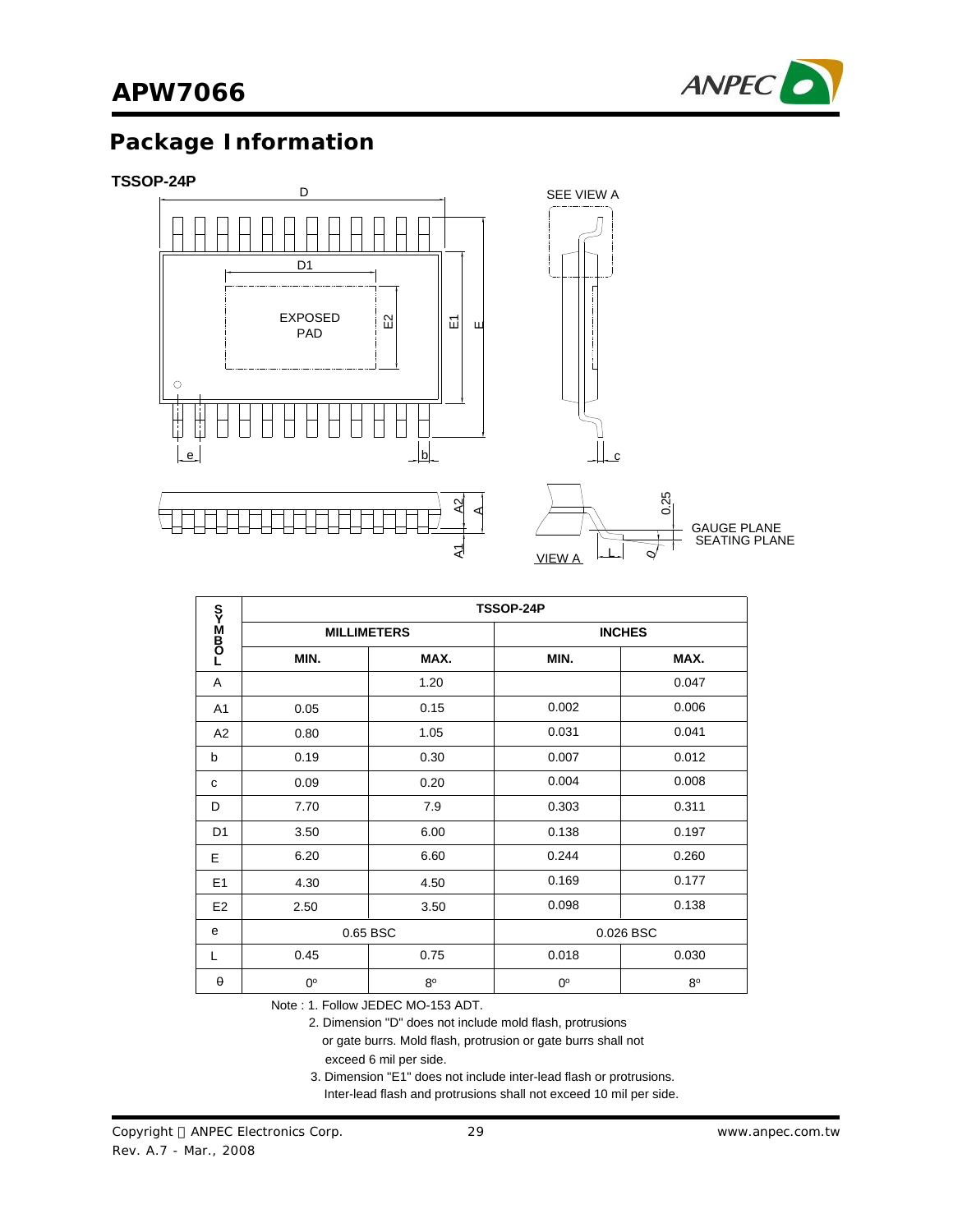

# **Package Information**

**QFN5x5 -32**



|                |                    | QFN5x5-32 |           |               |
|----------------|--------------------|-----------|-----------|---------------|
| სა≌40–         | <b>MILLIMETERS</b> |           |           | <b>INCHES</b> |
|                | MIN.               | MAX.      | MIN.      | MAX.          |
| A              | 0.80               | 1.00      | 0.031     | 0.039         |
| A <sub>1</sub> | 0.00               | 0.05      | 0.000     | 0.002         |
| A <sub>3</sub> | 0.20 REF           |           | 0.008 REF |               |
| b              | 0.18               | 0.30      | 0.007     | 0.012         |
| D              | 5.00 BSC           |           | 0.197 BSC |               |
| D <sub>2</sub> | 3.50               | 3.80      | 0.138     | 0.150         |
| E              | 5.00 BSC           |           |           | 0.197 BSC     |
| E <sub>2</sub> | 3.50               | 3.80      | 0.138     | 0.150         |
| e              |                    | 0.50 BSC  |           | 0.020 BSC     |
|                | 0.35               | 0.45      | 0.014     | 0.018         |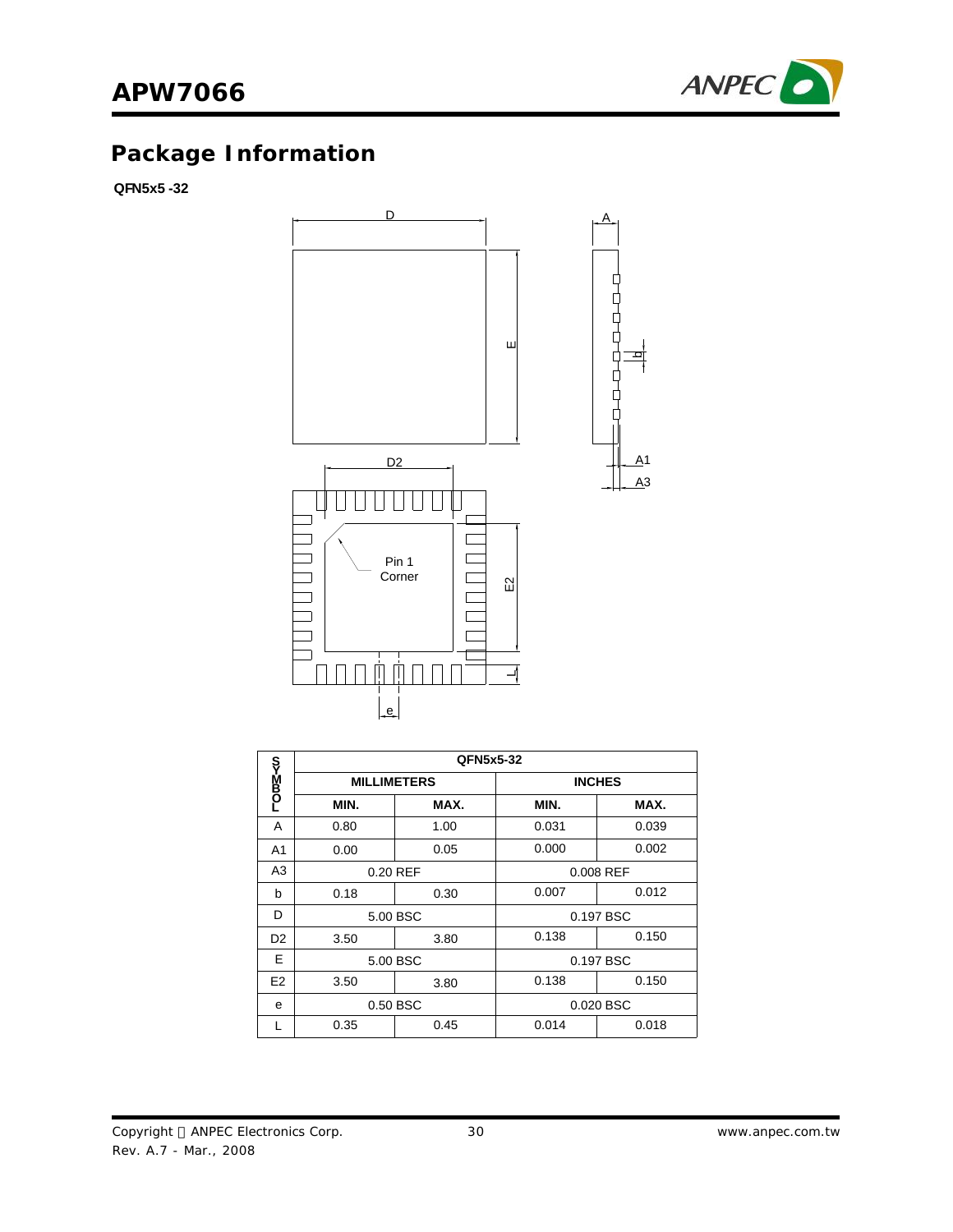# **Carrier Tape & Reel Dimensions**



| <b>Application</b> | A                | н                                              | Τ1                            |                                    | d              | D                       | W                             | E <sub>1</sub>                |                  |
|--------------------|------------------|------------------------------------------------|-------------------------------|------------------------------------|----------------|-------------------------|-------------------------------|-------------------------------|------------------|
|                    | $330.0 \pm 2.00$ | 50 MIN.                                        | $-0.00$                       | 16.4+2.00   13.0+0.50  <br>$-0.20$ | 1.5 MIN.       |                         | 20.2 MIN. 12.0±0.30 1.75±0.10 |                               | $5.5 \pm 0.10$   |
| <b>QFN 5x5-32</b>  | P <sub>0</sub>   | P <sub>1</sub>                                 | P <sub>2</sub>                | D <sub>0</sub>                     | D <sub>1</sub> |                         | A0                            | B <sub>0</sub>                | K <sub>0</sub>   |
|                    | $4.0 \pm 0.10$   | $12.0 \pm 0.10$                                | $2.0 \pm 0.10$                | $1.5 + 0.10$<br>$-0.00$            | 1.5 MIN.       | $0.6 + 0.00$<br>$-0.40$ |                               | 5.30±0.20 5.30±0.20 1.30±0.20 |                  |
| <b>Application</b> | A                | н                                              | Τ1                            | С                                  | a              | D                       | W                             | E <sub>1</sub>                |                  |
|                    | 330.0±2.00       | 50 MIN.                                        | $24.40 + 2.0$<br>0<br>$-0.00$ | $13.0 + 0.50$<br>$-0.20$           | $1.5$ MIN.     |                         | 20.2 MIN. 16.0±0.30 1.75±0.10 |                               | $17.50 \pm 0.10$ |
| <b>TSSOP-24P</b>   | P <sub>0</sub>   | P <sub>1</sub>                                 | P <sub>2</sub>                | D <sub>0</sub>                     | D <sub>1</sub> |                         | A <sub>0</sub>                | B <sub>0</sub>                | K <sub>0</sub>   |
|                    |                  | $4.00\pm0.10$ 12.00 $\pm$ 0.10 2.00 $\pm$ 0.10 |                               | $1.5 + 0.10$<br>$-0.00$            | 1.5 MIN.       | $0.6 + 0.00$<br>$-0.40$ | $6.9 \pm 0.20$                | $8.30.+0.20 1.60.+0.20 $      |                  |

(mm)

### **Devices Per Unit**

| Package Type     | Jnit        | Quantity |
|------------------|-------------|----------|
| <b>QFN5x5-32</b> | Tape & Reel | 2500     |
| TSSOP-24P        | Tape & Reel | 2000     |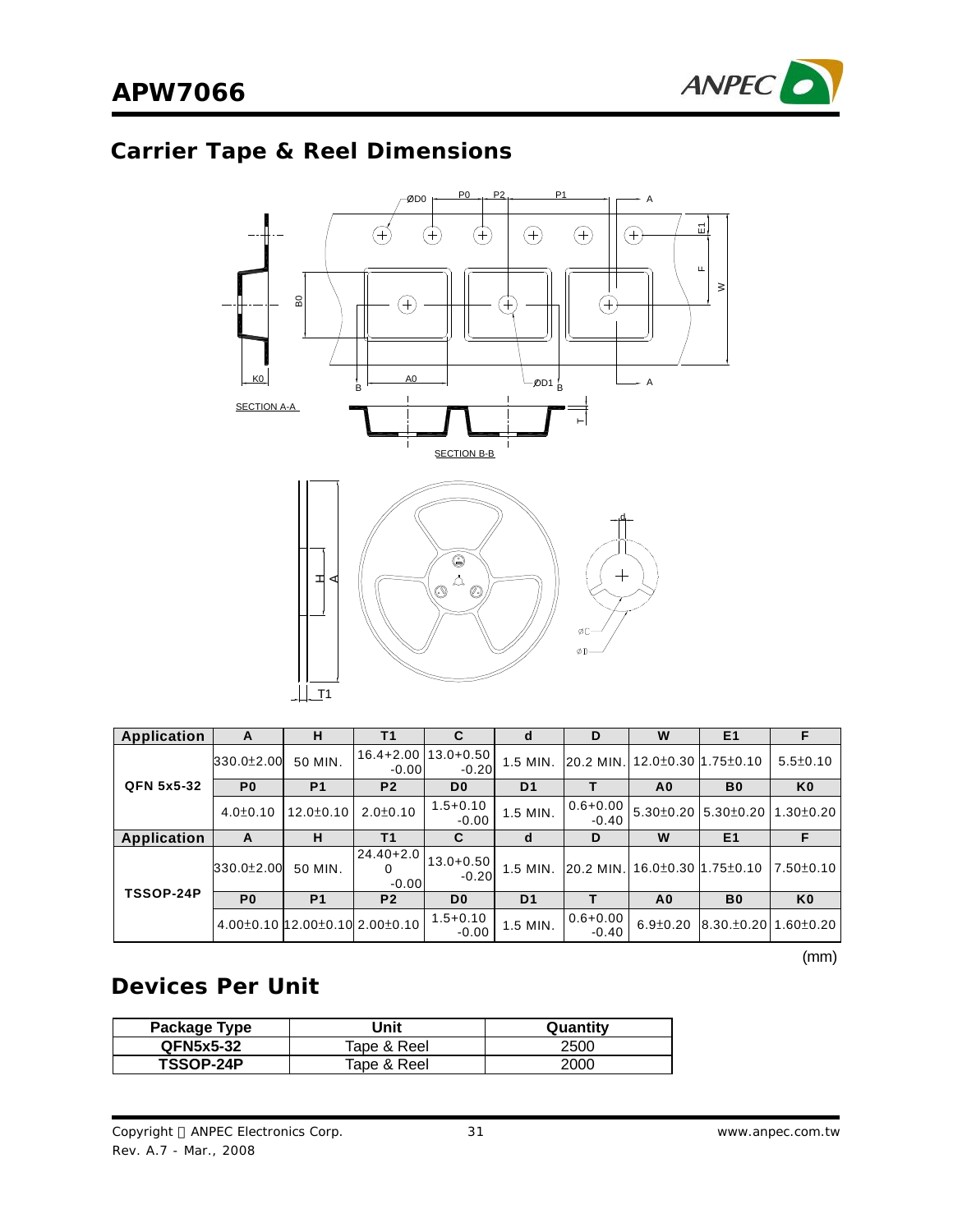

### **Reflow Condition (IR/Convection or VPR Reflow)**



# **Reliability Test Program**

| <b>Test item</b>     | <b>Method</b>       | <b>Description</b>                           |
|----------------------|---------------------|----------------------------------------------|
| <b>SOLDERABILITY</b> | MIL-STD-883D-2003   | $ 245^{\circ}$ C, 5 sec                      |
| <b>HOLT</b>          | MIL-STD-883D-1005.7 | 1000 Hrs Bias @ 125°C                        |
| <b>PCT</b>           | JESD-22-B, A102     | 168 Hrs, 100%RH, 121°C                       |
| <b>TST</b>           | MIL-STD-883D-1011.9 | $-65^{\circ}$ C~150 $^{\circ}$ C, 200 Cycles |
| <b>ESD</b>           | MIL-STD-883D-3015.7 | VHBM > 2KV, VMM > 200V                       |
| Latch-Up             | JESD 78             | 10ms, 1 <sub>tr</sub> > 100mA                |

### **Classification Reflow Profiles**

| <b>Profile Feature</b>                                                                                | <b>Sn-Pb Eutectic Assembly</b>                       | <b>Pb-Free Assembly</b>                              |  |  |  |
|-------------------------------------------------------------------------------------------------------|------------------------------------------------------|------------------------------------------------------|--|--|--|
| Average ramp-up rate<br>$(TL$ to $TP)$                                                                | $3^{\circ}$ C/second max.                            | 3°C/second max.                                      |  |  |  |
| <b>IPreheat</b><br>- Temperature Min (Tsmin)<br>- Temperature Max (Tsmax)<br>- Time (min to max) (ts) | $100^{\circ}$ C<br>$150^{\circ}$ C<br>60-120 seconds | $150^{\circ}$ C<br>$200^{\circ}$ C<br>60-180 seconds |  |  |  |
| Time maintained above:<br>- Temperature $(T_L)$<br>- Time $(t_L)$                                     | $183^\circ C$<br>60-150 seconds                      | $217^{\circ}$ C<br>60-150 seconds                    |  |  |  |
| Peak/Classification Temperature (Tp)                                                                  | See table 1                                          | See table 2                                          |  |  |  |
| Time within $5^{\circ}$ C of actual<br>Peak Temperature (tp)                                          | 10-30 seconds                                        | 20-40 seconds                                        |  |  |  |
| Ramp-down Rate                                                                                        | $6^{\circ}$ C/second max.                            | $6^{\circ}$ C/second max.                            |  |  |  |
| Time 25°C to Peak Temperature                                                                         | 6 minutes max.                                       | 8 minutes max.                                       |  |  |  |
| Note: All temperatures refer to topside of the package. Measured on the body surface.                 |                                                      |                                                      |  |  |  |

Copyright © ANPEC Electronics Corp. Rev. A.7 - Mar., 2008